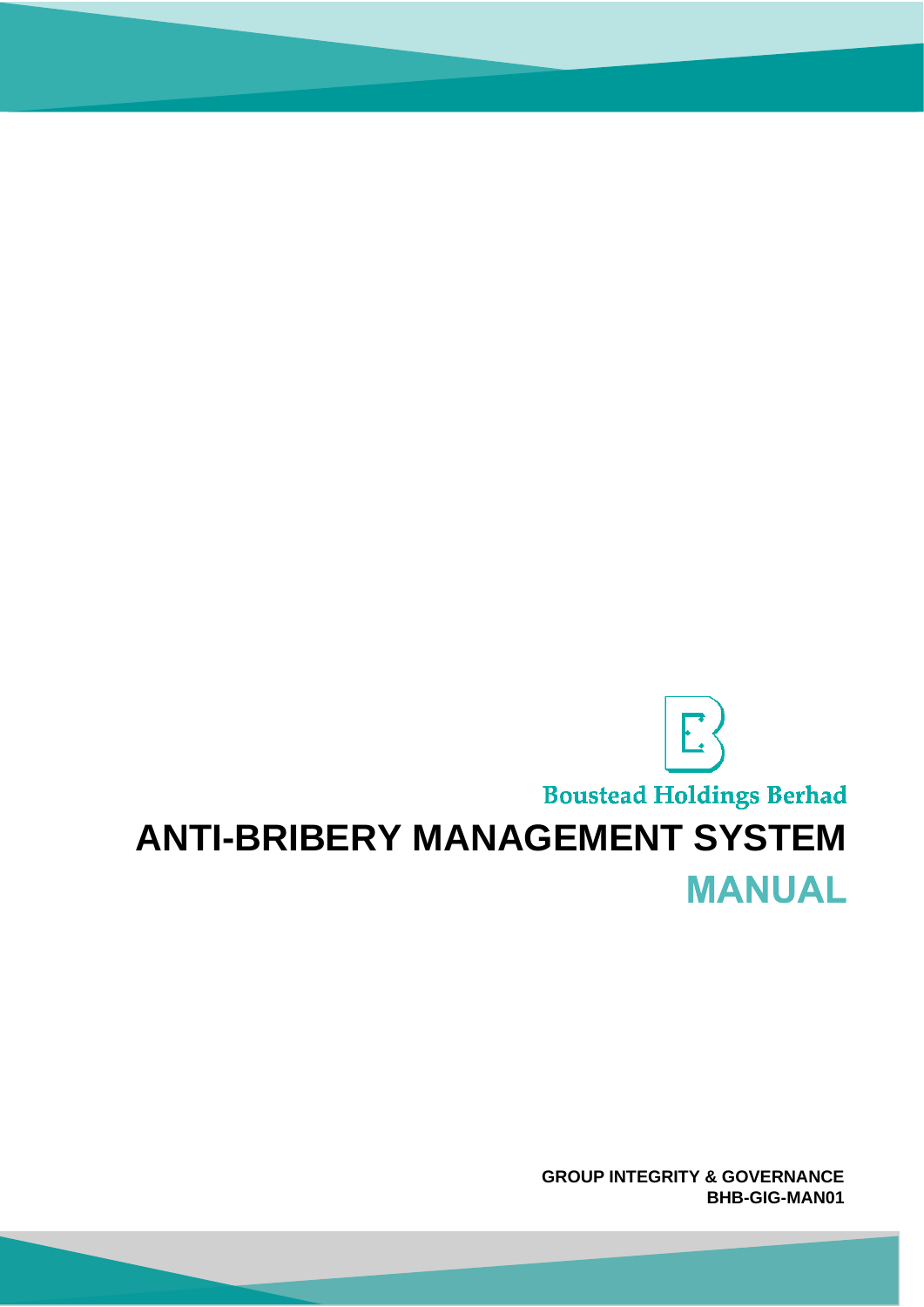|                                 |                    | <b>MANUAL</b> |                       |              |
|---------------------------------|--------------------|---------------|-----------------------|--------------|
|                                 | <b>ABMS MANUAL</b> |               |                       |              |
| <b>Boustead Holdings Berhad</b> | Document No.       | BHB-GIG-MAN01 | Page No.              | Page 1 of 27 |
|                                 | Revision No.       | 00            | <b>Effective Date</b> | 01.03.2022   |

# **Table of Contents**

| 1.0 |                                                                                                             |  |
|-----|-------------------------------------------------------------------------------------------------------------|--|
| 2.0 |                                                                                                             |  |
| 3.0 |                                                                                                             |  |
| 4.0 |                                                                                                             |  |
|     | 4.1                                                                                                         |  |
|     | 4.2                                                                                                         |  |
|     | 4.3                                                                                                         |  |
|     |                                                                                                             |  |
|     |                                                                                                             |  |
|     |                                                                                                             |  |
|     | 5.1                                                                                                         |  |
|     |                                                                                                             |  |
|     |                                                                                                             |  |
|     |                                                                                                             |  |
|     |                                                                                                             |  |
|     |                                                                                                             |  |
| 7.0 |                                                                                                             |  |
|     |                                                                                                             |  |
|     | 7.2                                                                                                         |  |
|     |                                                                                                             |  |
|     |                                                                                                             |  |
|     |                                                                                                             |  |
| 8.0 |                                                                                                             |  |
|     | 8.1                                                                                                         |  |
|     | 8.2                                                                                                         |  |
|     | 8.3                                                                                                         |  |
|     | 8.4                                                                                                         |  |
|     | Implementation of anti-bribery controls by controlled organizations and by business associates<br>8.5<br>20 |  |
|     |                                                                                                             |  |
|     | 8.6<br>8.7                                                                                                  |  |
|     | 8.8                                                                                                         |  |
|     | 8.9                                                                                                         |  |
|     |                                                                                                             |  |
| 9.0 |                                                                                                             |  |
|     | 9.1                                                                                                         |  |
|     | 9.2                                                                                                         |  |
|     | 9.3                                                                                                         |  |
|     |                                                                                                             |  |
|     |                                                                                                             |  |
|     |                                                                                                             |  |
|     |                                                                                                             |  |
|     |                                                                                                             |  |
|     |                                                                                                             |  |
|     |                                                                                                             |  |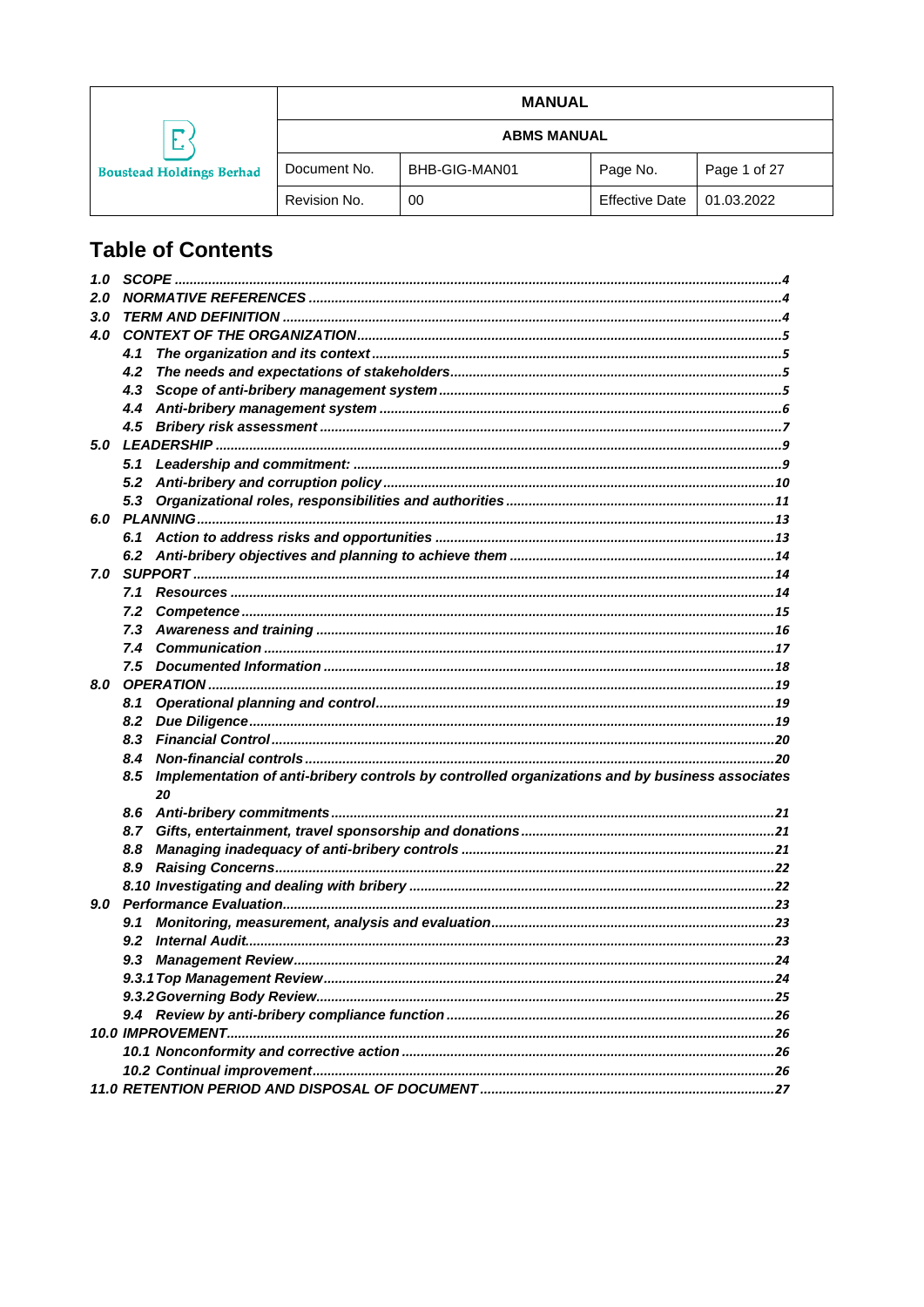|                                           | <b>MANUAL</b>      |               |                       |              |
|-------------------------------------------|--------------------|---------------|-----------------------|--------------|
| −<br>∟<br><b>Boustead Holdings Berhad</b> | <b>ABMS MANUAL</b> |               |                       |              |
|                                           | Document No.       | BHB-GIG-MAN01 | Page No.              | Page 2 of 27 |
|                                           | Revision No.       | 00            | <b>Effective Date</b> | 01.03.2022   |

| <b>REVISION HISTORY</b>                   |                            |                                           |            |                                  |                       |
|-------------------------------------------|----------------------------|-------------------------------------------|------------|----------------------------------|-----------------------|
| <b>REV NO.</b>                            |                            | <b>DESCRIPTION / REVISION DESCRIPTION</b> |            | <b>EFFECTIVE DATE</b>            | <b>INITIATOR NAME</b> |
| 00                                        | New Release                |                                           | 01.03.2022 | Muhammad<br>Syazwan Mohd<br>Sofi |                       |
|                                           |                            |                                           |            |                                  |                       |
|                                           |                            |                                           |            |                                  |                       |
|                                           |                            |                                           |            |                                  |                       |
|                                           |                            |                                           |            |                                  |                       |
|                                           | Prepared by:               | Reviewed by:                              |            |                                  | Approved by:          |
|                                           | Muhammad Syazwan Mohd Sofi | Wan Azlee Wan Mohd Ghazali                |            | Rosman Johar Abdullah            |                       |
| Assistant Manager, GIG<br>Date: 3/02/2022 |                            | Manager, GIG<br>Date: 06/02/2022          |            | Head, GIG<br>Date: 08/02/2022    |                       |
| Signature:                                |                            | Signature:                                |            | Signature:                       |                       |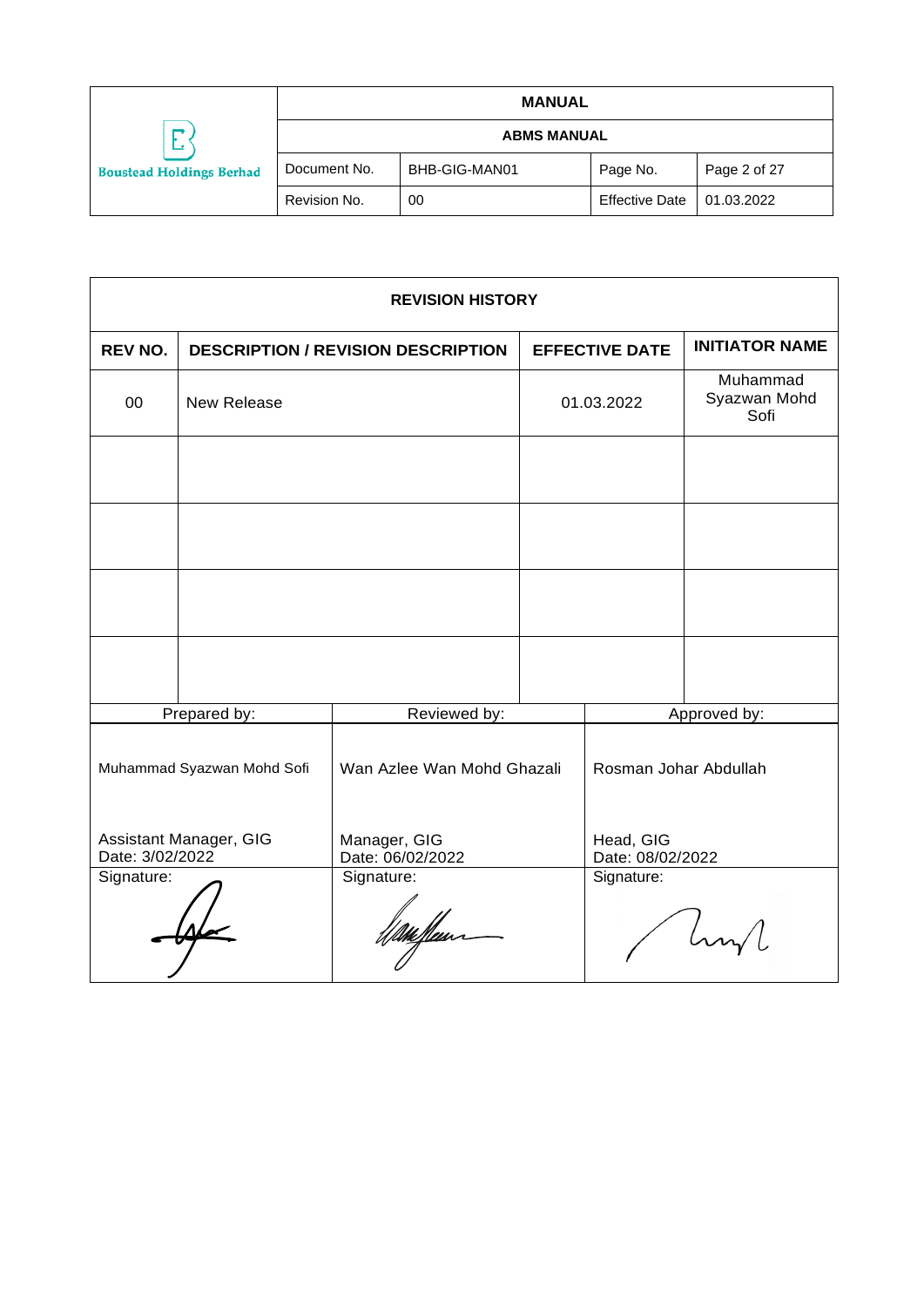|                                           | <b>MANUAL</b>      |               |                       |              |
|-------------------------------------------|--------------------|---------------|-----------------------|--------------|
| −<br>∟<br><b>Boustead Holdings Berhad</b> | <b>ABMS MANUAL</b> |               |                       |              |
|                                           | Document No.       | BHB-GIG-MAN01 | Page No.              | Page 3 of 27 |
|                                           | Revision No.       | 00            | <b>Effective Date</b> | 01.03.2022   |

| <b>DISTRIBUTION LIST</b>                        |                                           |             |                                                             |  |  |
|-------------------------------------------------|-------------------------------------------|-------------|-------------------------------------------------------------|--|--|
| <b>RECIPIENTS</b>                               | <b>COMPANY/DEPARTMENT</b>                 | <b>DATE</b> | <b>ACKNOWLEDGMENT</b><br><b>RECEIPT</b>                     |  |  |
| Dato' Sri Mohammed<br>Shazalli Ramly            | Group Managing Director's Office          | 01.03.2022  | Document is distributed via email. No<br>signature required |  |  |
| En Izaddeen Daud                                | <b>Group Business Development</b>         | 01.03.2022  | Document is distributed via email. No<br>signature required |  |  |
| En Fahmy Ismail                                 | <b>Group Finance</b>                      | 01.03.2022  | Document is distributed via email. No<br>signature required |  |  |
| En Ahmad<br>Shahredzuan Mohd<br>Shariff         | <b>Group Reinvention Strategy</b>         |             | Document is distributed via email. No<br>signature required |  |  |
| Dato' Zuhri Iskandar<br>Kamarzaman              | Government and Stakeholder<br>Management  | 01.03.2022  | Document is distributed via email. No<br>signature required |  |  |
| Pn Alisa Abdul Aziz                             | Group Human Capital Management            | 01.03.2022  | Document is distributed via email. No<br>signature required |  |  |
| Ms Premila Rajaratnam                           | Group Internal Audit & Risk<br>Management | 01.03.2022  | Document is distributed via email. No<br>signature required |  |  |
| En Muzamir Shah<br><b>Mohamed Shariff</b>       | Group Technology and Digital              | 01.03.2022  | Document is distributed via email. No<br>signature required |  |  |
| En Mohd Zaidi Zainol<br>Rashid                  | Group Legal and Compliance                |             | Document is distributed via email. No<br>signature required |  |  |
| En Affendi Mohd Yob<br><b>Group Secretarial</b> |                                           | 01.03.2022  | Document is distributed via email. No<br>signature required |  |  |
|                                                 |                                           |             |                                                             |  |  |
|                                                 |                                           |             |                                                             |  |  |
|                                                 |                                           |             |                                                             |  |  |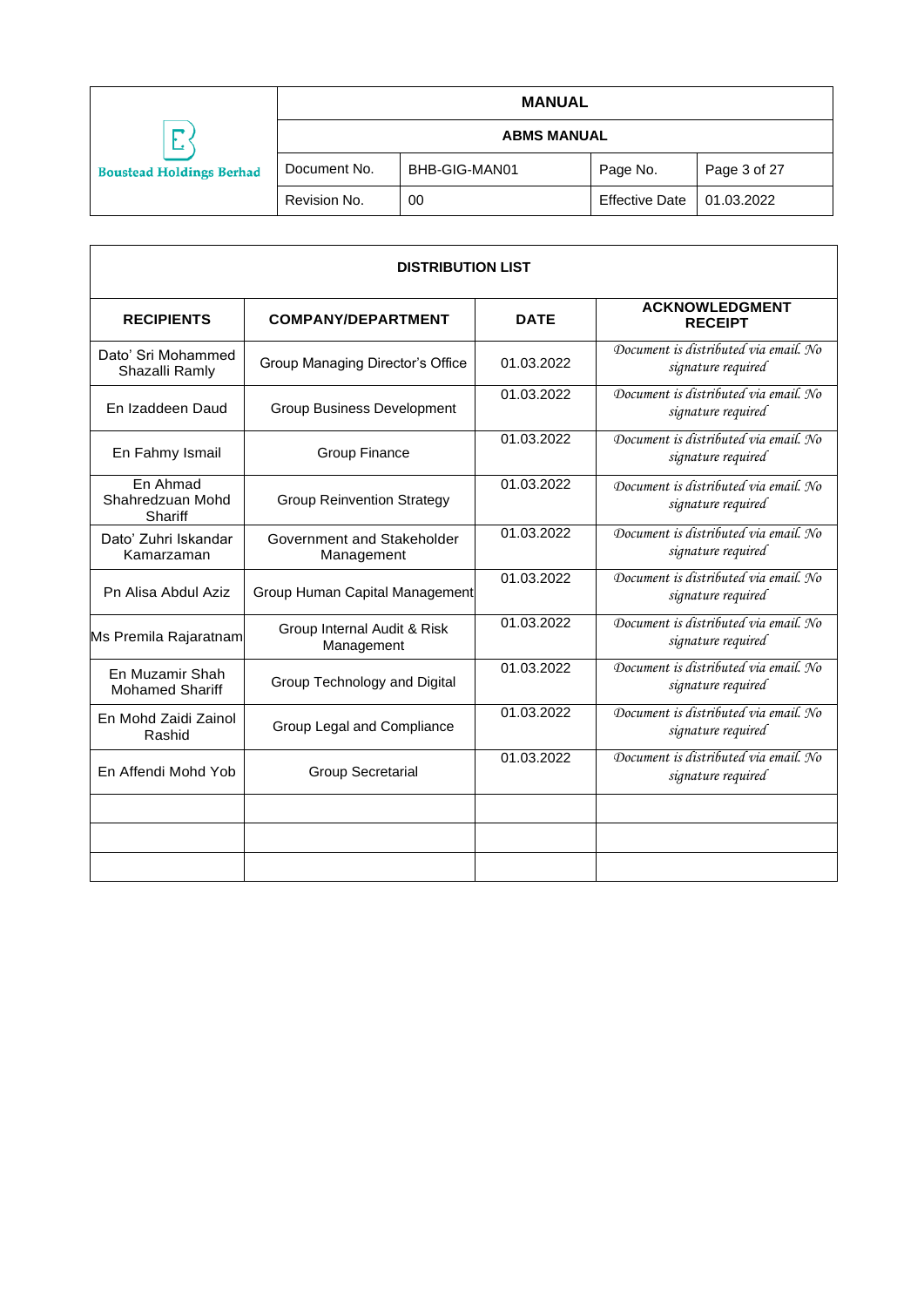|                                 |                    | <b>MANUAL</b> |                       |              |
|---------------------------------|--------------------|---------------|-----------------------|--------------|
| ─<br>پ                          | <b>ABMS MANUAL</b> |               |                       |              |
| <b>Boustead Holdings Berhad</b> | Document No.       | BHB-GIG-MAN01 | Page No.              | Page 4 of 27 |
|                                 | Revision No.       | 00            | <b>Effective Date</b> | 01.03.2022   |

# <span id="page-4-0"></span>**1.0 SCOPE**

The Anti-bribery Management System (ABMS) Manual provides the framework for implementing an anti-bribery management system which applies to Boustead Holdings Berhad (BHB). BHB shall ensure that all requirements specified in the MS ISO 37001:2016 Standard (Standard) are implemented, maintained and continuously improved throughout the organization. The scope of this manual shall cover all activities carried out by BHB.

# <span id="page-4-1"></span>**2.0 NORMATIVE REFERENCES**

BHB adopts the MS ISO 37001:2016 requirements based on the latest references or revision according to the International Standard.

# <span id="page-4-2"></span>**3.0 TERM AND DEFINITION**

Definitions of anti-bribery terminologies are in accordance with MS ISO 37001:2016 Anti-Bribery Management Systems Fundamentals and vocabulary are applied throughout this ABMS Manual and Standard Operating Procedures (SOP). The controlled documents describing the purpose, scope, responsibility and method of performing activities.

Among the common term and definitions used for ABMS manual are as follows:

- 3.1 **Bribery** shall mean the offering, giving, soliciting, or receiving of any item of value as a means of influencing the actions of an individual holding a public or legal duty.
- 3.2 **Organization** shall means Boustead Holdings Berhad (BHB).
- 3.3 **Governing Body** refers to the Board of Directors that oversight responsibilities with respect to the organization including the anti-bribery management system.
- 3.4 **Top Management** refers to the most senior staff of BHB, including the heads of various divisions or departments led by the chief executive officer
- 3.5 **Anti-bribery Compliance Function** refers to Boustead Group's Group Integrity & Governance (GIG).
- 3.6 **Stakeholders** refers to a party that has an interest in BHB and can either be affect or affected by the business.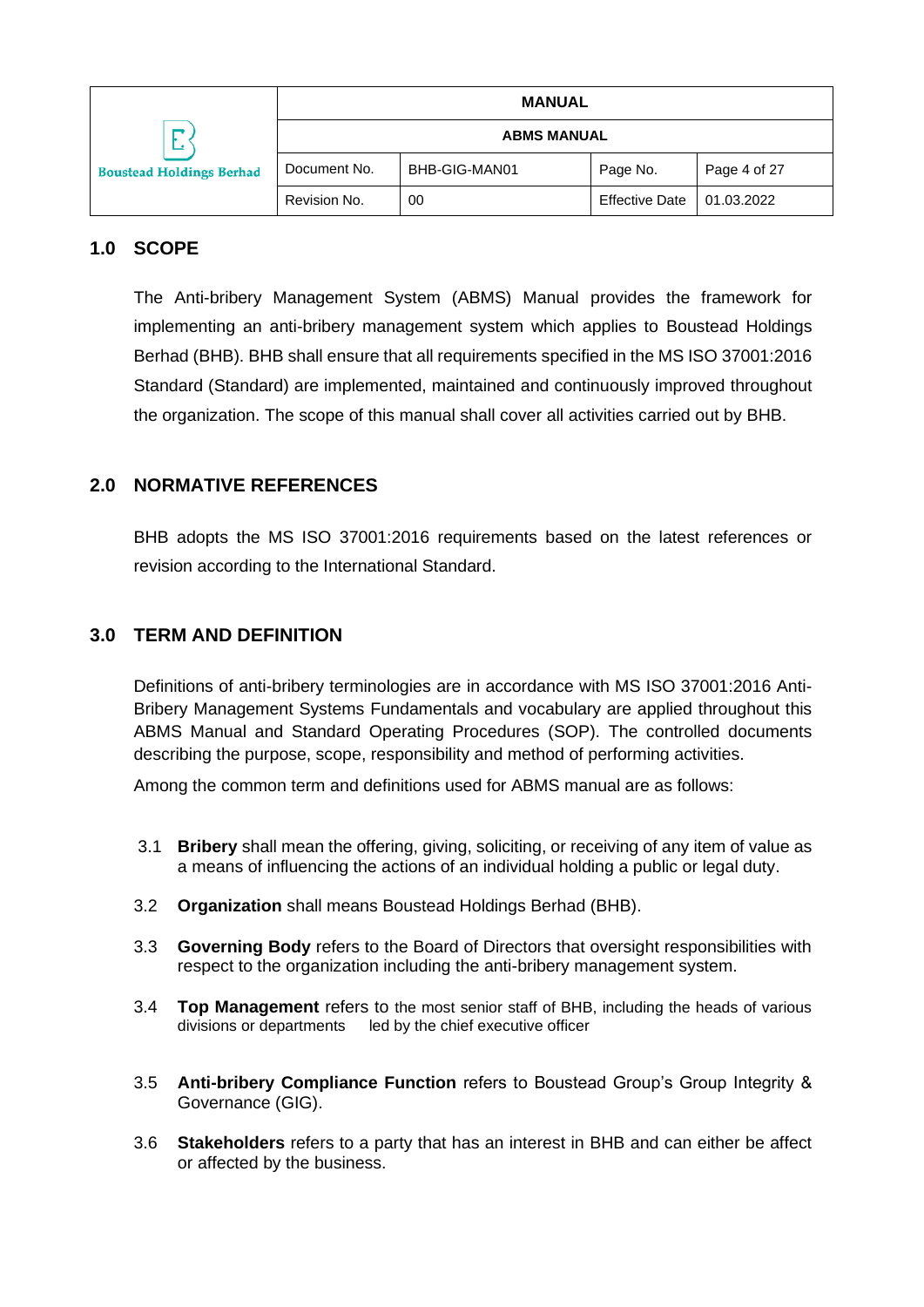|                                           | <b>MANUAL</b>      |               |                       |              |
|-------------------------------------------|--------------------|---------------|-----------------------|--------------|
| −<br>⊷<br><b>Boustead Holdings Berhad</b> | <b>ABMS MANUAL</b> |               |                       |              |
|                                           | Document No.       | BHB-GIG-MAN01 | Page No.              | Page 5 of 27 |
|                                           | Revision No.       | 00            | <b>Effective Date</b> | 01.03.2022   |

- 3.7 **Standard** means the ISO 37001:2016 ABMS Requirements.
- 3.8 **Business Associates** means any external party who has established some form of business relationship and involved with or potential involvement with BHB and its business activities.

# <span id="page-5-0"></span>**4.0 CONTEXT OF THE ORGANIZATION**

## <span id="page-5-1"></span>**4.1 The organization and its context**

Boustead Holdings Berhad (BHB) is a public listed investment holding company, engaged in the provision of management services to its subsidiaries with interest in key sectors of the Malaysian economy.

BHB has determined the external and internal issues that may affect the ability to achieve it's ABMS objectives. BHB has also identified the applicable laws that related to corruption and bribery.

## **Refer to Appendix 1: List of Internal and External issues**

#### <span id="page-5-2"></span>**4.2 The needs and expectations of stakeholders**

BHB has determined the stakeholders that are relevant to its anti-bribery management system as well as the relevant requirements of these stakeholders by considering the factors stipulated in (a) until (h) in the Standard.

#### **Refer to Appendix 2: The needs and expectations of stakeholders**

*Related documented Information*

*1. List of Business Associates*

*2. List of applicable laws and regulations*

#### <span id="page-5-3"></span>**4.3 Scope of anti-bribery management system**

BHB has determined the scope of the **Anti-Bribery Management System covering investment management and Corporate Shared Services In BHB.**

The scope shall be available as documented information. When determining this scope, BHB considered the following:

- a. the external and internal issues referred to in 4.1
- b. the requirements referred to in 4.2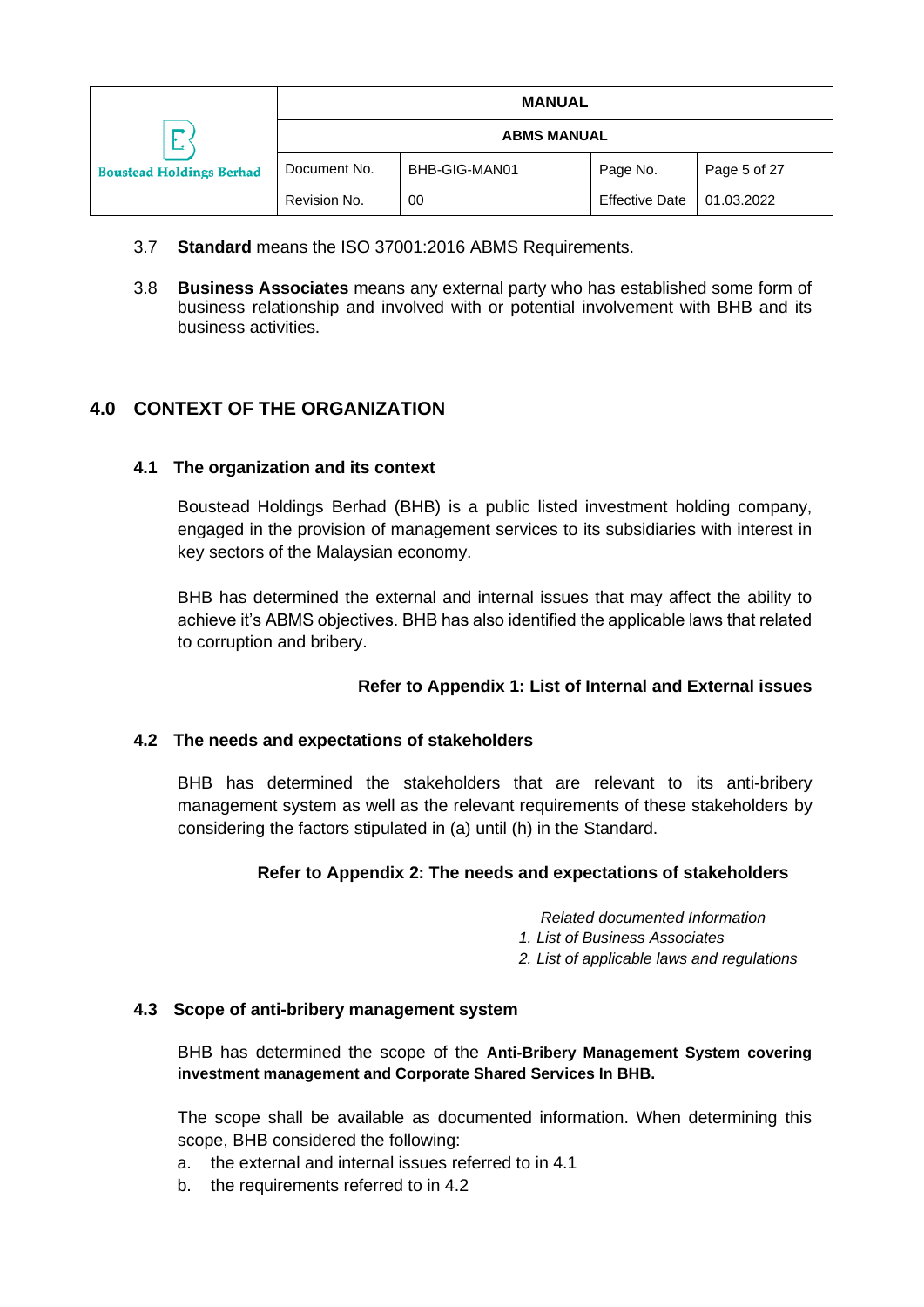|                                 |                    | <b>MANUAL</b> |                       |              |
|---------------------------------|--------------------|---------------|-----------------------|--------------|
| −<br>المسد                      | <b>ABMS MANUAL</b> |               |                       |              |
| <b>Boustead Holdings Berhad</b> | Document No.       | BHB-GIG-MAN01 | Page No.              | Page 6 of 27 |
|                                 | Revision No.       | 00            | <b>Effective Date</b> | 01.03.2022   |

c. the results of the bribery risk assessment referred to in 4.5

*Related documented information*

*1. MS ISO 47001:2016 Certification*

## <span id="page-6-0"></span>**4.4 Anti-bribery management system**

BHB has established documents, implemented, maintained and will continuously review and, where necessary, improve on an Anti-bribery Management System, including the processes needed and their interactions, in accordance with the requirements of the Standard ISO 37001:2016, BHB's Anti-Bribery and Corruption Policy, and BHB's Code of Ethics and Conduct. These documents are available on BHB's website at [www.boustead.com.my.](http://www.boustead.com.my/)

BHB has incorporated the "Adequate Procedures – T.R.U.S.T" principles based on the Ministerial Guideline into its business operations:

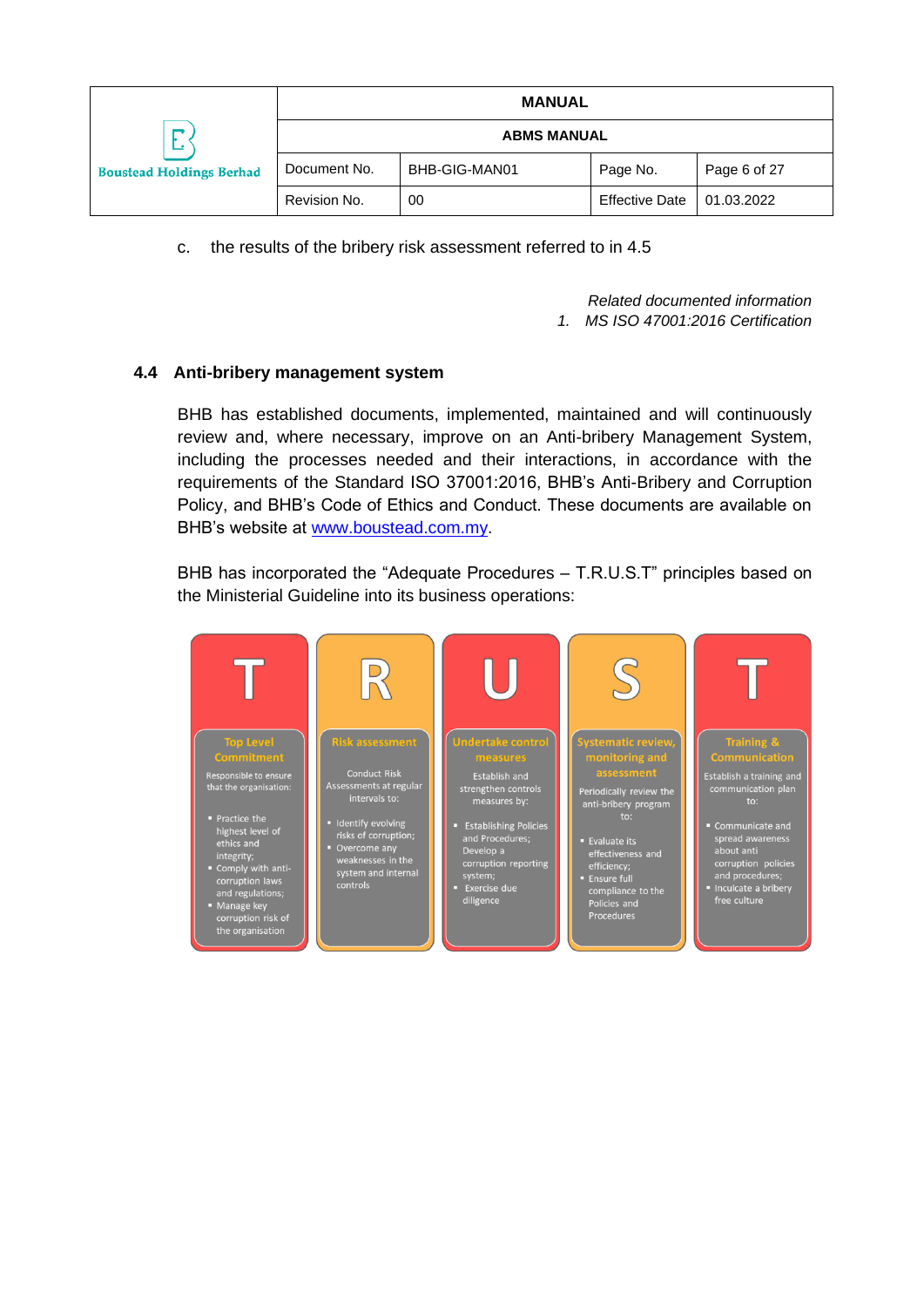|                                           |                    | <b>MANUAL</b> |                       |              |
|-------------------------------------------|--------------------|---------------|-----------------------|--------------|
| −<br>∸<br><b>Boustead Holdings Berhad</b> | <b>ABMS MANUAL</b> |               |                       |              |
|                                           | Document No.       | BHB-GIG-MAN01 | Page No.              | Page 7 of 27 |
|                                           | Revision No.       | 00            | <b>Effective Date</b> | 01.03.2022   |

BHB's ABMS Model is as follows:



#### <span id="page-7-0"></span>**4.5 Bribery risk assessment**

- 4.5.1 BHB has conducted a corruption risk assessment to identify, analyse, assess and prioritize the risk according to the Corruption Risk Assessment Methodology. The controls to mitigate the risks shall be implemented and reviewed to evaluate the effectiveness of the action plan and the level of risks rating. The risk register shall be reviewed on a yearly basis to determine its relevancy to the current business conditions.
	- a. BHB has established the Corruption Risk Assessment which includes the treatment of bribery risk as stated in Clause 6.1 of the standard.
	- b. BHB has analysed, assess and prioritize the identified bribery risk according to the Risk matrix shown in 4.5.2.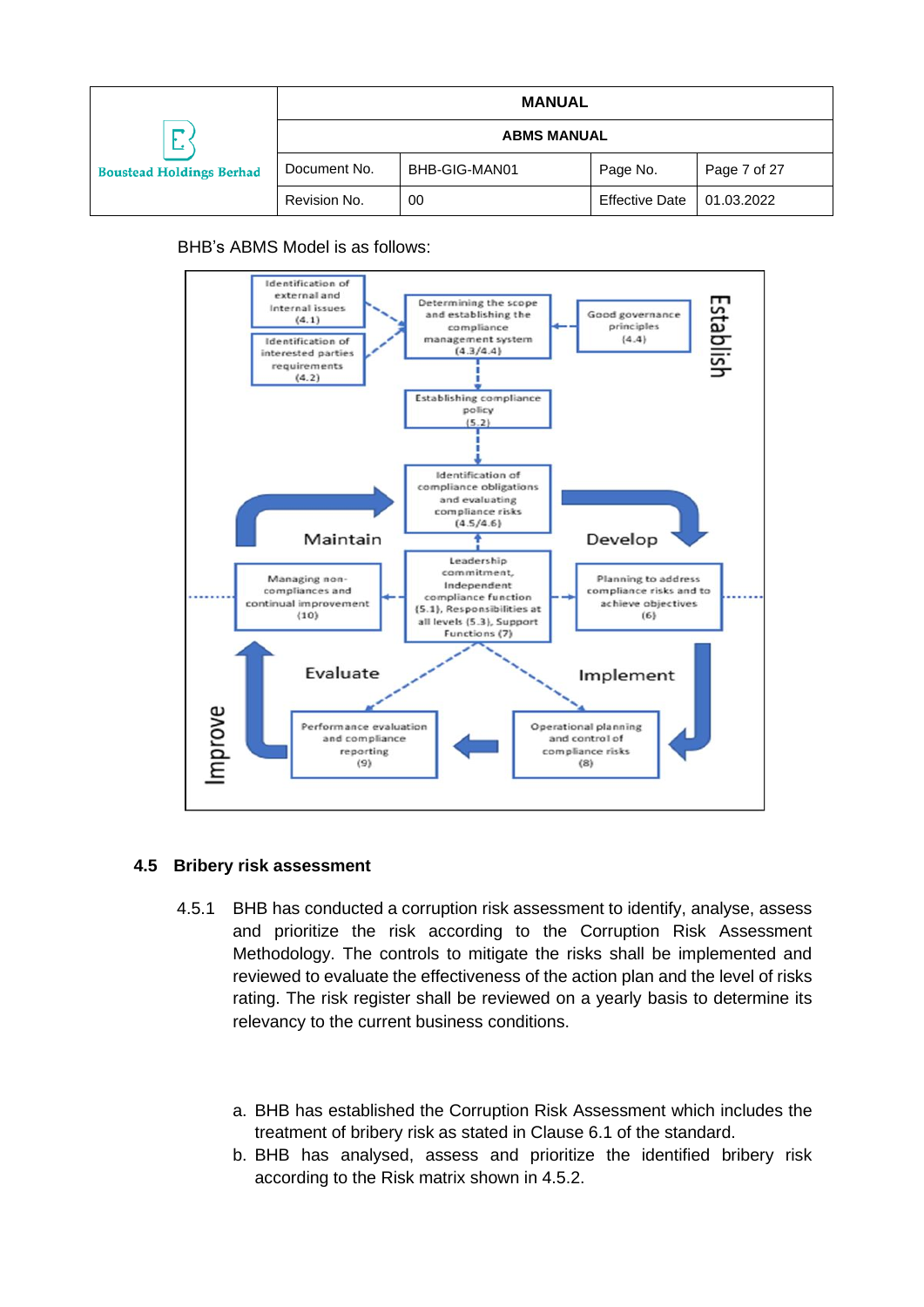|                                      | <b>MANUAL</b>      |               |                       |              |
|--------------------------------------|--------------------|---------------|-----------------------|--------------|
| −<br><b>Boustead Holdings Berhad</b> | <b>ABMS MANUAL</b> |               |                       |              |
|                                      | Document No.       | BHB-GIG-MAN01 | Page No.              | Page 8 of 27 |
|                                      | Revision No.       | 00            | <b>Effective Date</b> | 01.03.2022   |

- c. BHB evaluates the suitability and effectiveness of the existing controls on a yearly basis to mitigate the assessed bribery risks.
- 4.5.2 BHB established a Corruption Risk Assessment system and processes through CRM to identify issues with respect to bribery, abuse of power, falsification of documents, conflict of interest, money laundering and leakage of information regularly.

The methodology of CRM is by identifying scheme, cause vs impact. Most risk identified are categorized as 'medium' and 'high' derived from key business activities.

4.5.3 The controls to mitigate the risks shall be implemented and reviewed to evaluate the effectiveness of the action plan and the level of risks rating. The risk register shall be reviewed on a yearly basis to determine its relevancy to the current business conditions.

For the scope of ABMS, policy and procedures was developed from CRM to address structured action plan. The CRM's notable features and advantages are:

#### a. **Support top management strategic needs**:

- i. Adopt a top-down approach
- ii. Focuses on strategic and significant corruption risks
- iii. Focuses on areas of greatest importance and value

#### b. **Practical approach and buy-in:**

- i. Involves "client" participation
- ii. Draws on governance guidance

#### c. **Adopt a more practical risk measurement approach:**

- i. Impact and likelihood measurement to rank corruption risks
- ii. Developed based on international risk management principles and standards

#### **Refer Appendix 3 series: Bribery Risk Assessment documentations**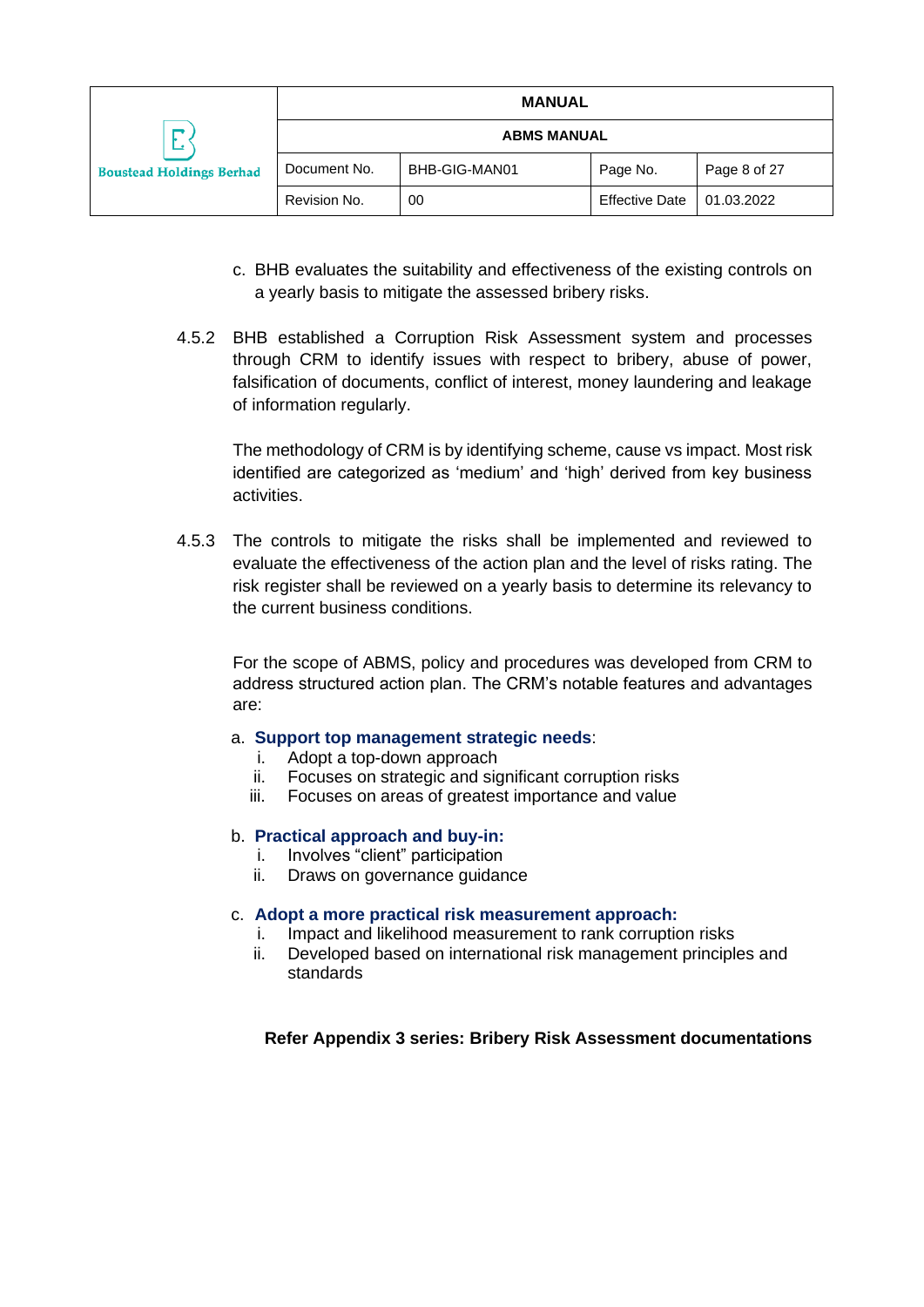|                                 |                    | <b>MANUAL</b> |                       |              |
|---------------------------------|--------------------|---------------|-----------------------|--------------|
| −                               | <b>ABMS MANUAL</b> |               |                       |              |
| <b>Boustead Holdings Berhad</b> | Document No.       | BHB-GIG-MAN01 | Page No.              | Page 9 of 27 |
|                                 | Revision No.       | 00            | <b>Effective Date</b> | 01.03.2022   |

# <span id="page-9-0"></span>**5.0 LEADERSHIP**

#### <span id="page-9-1"></span>**5.1 Leadership and commitment:**

#### **5.1.1 Governing Body**

BHB's Audit Committee (a sub-unit of BHB's Board of Directors), the Governing Body for BHB's ABMS are committed to prevent corruption and to comply with ISO 37001:2016, the MACC Act 2009 (Act 694) and to demonstrate leadership and commitment by:

- a. approving BHB's Anti-bribery and Corruption (ABAC) Policy;
- b. ensuring that BHB's strategy and its ABAC policy are aligned;
- c. at planned intervals, receiving and reviewing information about the content and operation of BHB's anti-bribery management system;
- d. ensuring that adequate and appropriate resources needed for effective operation of the anti-bribery management system are allocated and assigned;
- e. exercising reasonable oversight over the implementation of the organization's anti-bribery management system by top management and its effectiveness.

The Board of Directors has established Group Integrity and Governance Department (GIG) to ensure the implementation of ABMS and good corporate governance.

## **Refer Appendix 4: Board of Directors Charter**

## **5.1.2 Top Management**

The Top Management of BHB demonstrates the responsibility for the implementation and compliance with ABMS by:

- a. ensuring that the anti-bribery management system, including policy and objectives, is established, implemented, maintained and reviewed to adequately address the organization's bribery risks;
- b. ensuring the integration of the anti-bribery management system requirements into the organization's processes;
- c. deploying adequate and appropriate resources for the effective operation of the anti-bribery management system;
- d. communicating internally and externally regarding the anti-bribery policy;
- e. communicating internally the importance of effective anti-bribery management and of conforming to the anti-bribery management system requirements;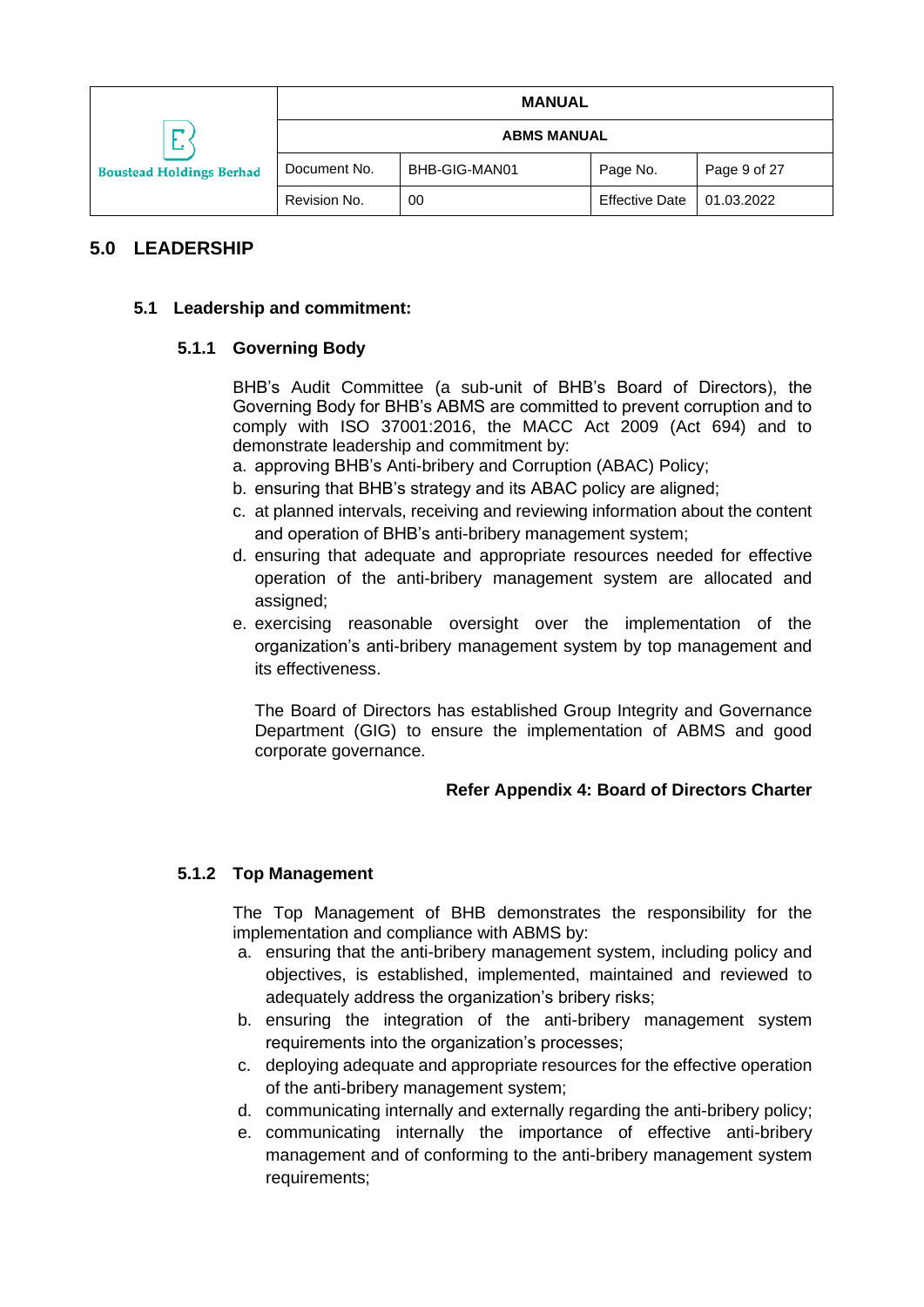|                                      |                    | <b>MANUAL</b> |                       |               |  |
|--------------------------------------|--------------------|---------------|-----------------------|---------------|--|
| −<br><b>Boustead Holdings Berhad</b> | <b>ABMS MANUAL</b> |               |                       |               |  |
|                                      | Document No.       | BHB-GIG-MAN01 | Page No.              | Page 10 of 27 |  |
|                                      | Revision No.       | 00            | <b>Effective Date</b> | 01.03.2022    |  |

- f. ensuring that the anti-bribery management system is appropriately designed to achieve its objectives;
- g. directing and supporting personnel to contribute to the effectiveness of the anti-bribery management system;
- h. promoting an appropriate anti-corruption culture within the organization;
- i. promoting continual improvement;
- j. supporting other relevant management roles to demonstrate their leadership in preventing and detecting corruption as it applies to their areas of responsibility;
- k. encouraging the use of reporting procedures for suspected and actual corruption
- l. ensuring that no personnel will suffer retaliation, discrimination or disciplinary action for reports made in good faith, or on the basis of a reasonable belief of violation or suspected violation of the organization's anti-bribery policy, or for refusing to engage in corruption, even if such refusal can result in the organization losing business (except where the individual participated in the violation);
- m. Reporting to the Board of Directors on the content and operation of the ABMS and incidences relating to corruption on a quarterly basis.

#### <span id="page-10-0"></span>**5.2 Anti-bribery and corruption policy**

BHB has established an Anti-Bribery and Corruption Policy that:

- a. prohibits bribery;
- b. requires compliance with anti-bribery laws that are applicable to the organization;
- c. Is appropriate to the purpose of the organization;
- d. provides a framework for setting, reviewing, and achieving anti-bribery objectives;
- e. includes a commitment to satisfy anti-bribery management system requirements;
- f. encourages raising concerns in good faith, or on the basis of a reasonable belief in confidence, without fear of reprisal;
- g. includes a commitment to continual improvement of the anti-bribery management system;
- h. explains the authority and independence of the anti-bribery compliance function;
- i. Explains the consequences of not complying with the anti-bribery policy.

The Policy is communicated to all personnel within BHB and its subsidiaries as well as its business associates who pose more than a low risk of corruption. The Policy shall be made available to all relevant stakeholders, as appropriate.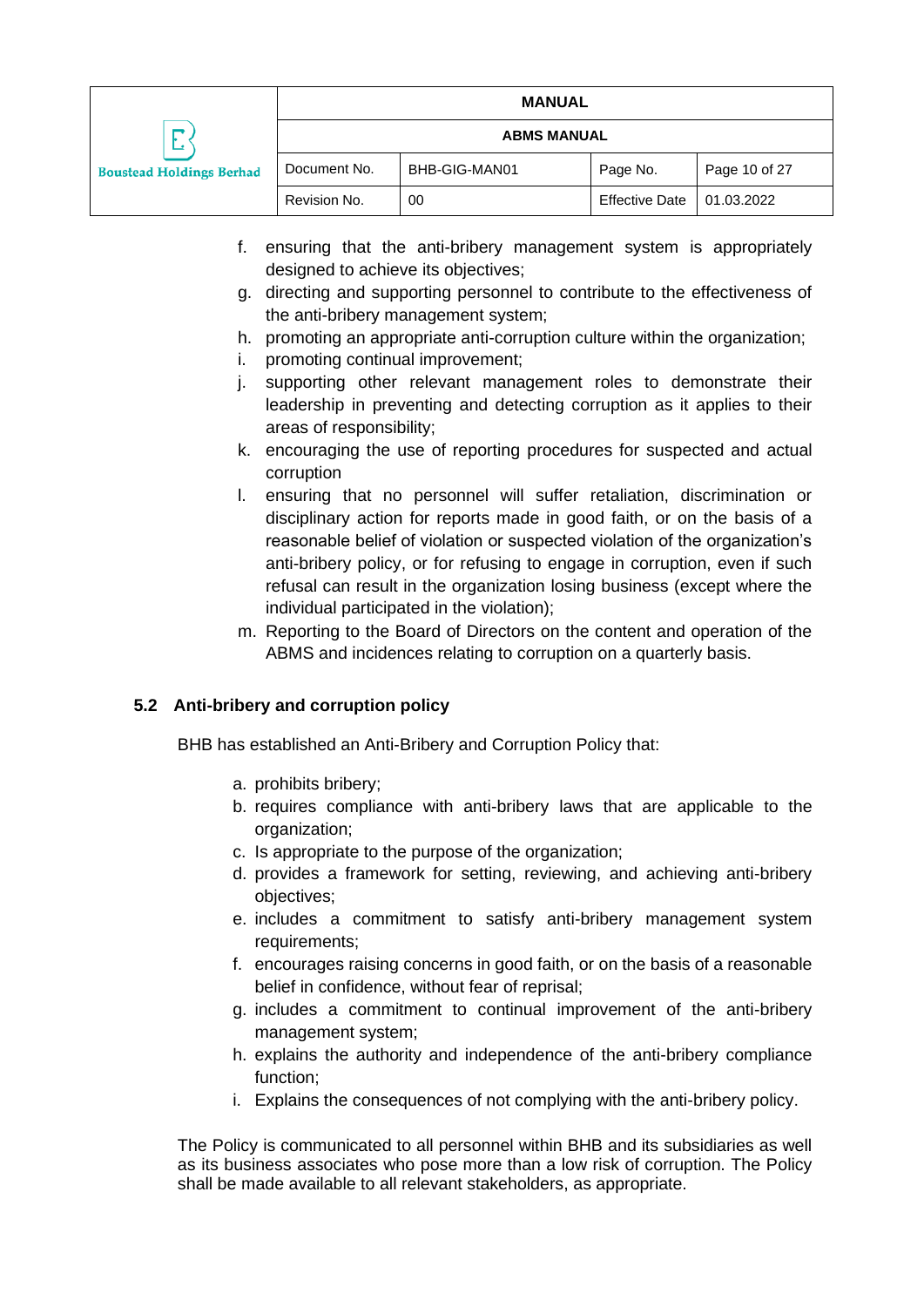|                                                |                    | <b>MANUAL</b> |                       |               |
|------------------------------------------------|--------------------|---------------|-----------------------|---------------|
| −<br>المستد<br><b>Boustead Holdings Berhad</b> | <b>ABMS MANUAL</b> |               |                       |               |
|                                                | Document No.       | BHB-GIG-MAN01 | Page No.              | Page 11 of 27 |
|                                                | Revision No.       | 00            | <b>Effective Date</b> | 01.03.2022    |

The management ensures that the Policy is understood, implemented and maintained at all levels in BHB by various means such as posters and awareness sessions.

## **Refer Appendix 5: Boustead Group's Anti-Bribery And Corruption Policy**

#### <span id="page-11-0"></span>**5.3 Organizational roles, responsibilities and authorities**

#### **5.3.1 Roles and responsibilities**

The top management ensures that the responsibilities and authorities for relevant roles are assigned, communicated and understood within BHB.

Managers at every level are responsible for requiring that the anti-bribery management system requirements are applied and complied with in their department or function.

The Board, Top Management and all other personnel are responsible for understanding, complying with and applying the anti-bribery management system requirements, as they relate to their role in the organization.

BHB's management has a documented and defined organizational structure which defines clearly roles and responsibilities across the entire organization. Managers of all divisions are responsible to ensure the anti-bribery management system are applied and complied within their divisions. BHB is responsible to ensure that all staff are responsible for understanding, complying and applying the anti-bribery management system requirements when executing their duties.

#### **5.3.2 Anti-corruption compliance function**

BHB has assigned the Anti-Corruption compliance function to GIG in which the responsibility and authority includes:

- a. overseeing the design and implementation by the organization of the antibribery management system;
- b. providing advice and guidance to personnel on the anti-bribery management system and issues relating to bribery;
- c. ensuring that the anti-bribery management system conforms to the requirements of this manual; and
- d. reporting on the performance of the anti-bribery management system to the governing body and top management and other compliance functions, as appropriate.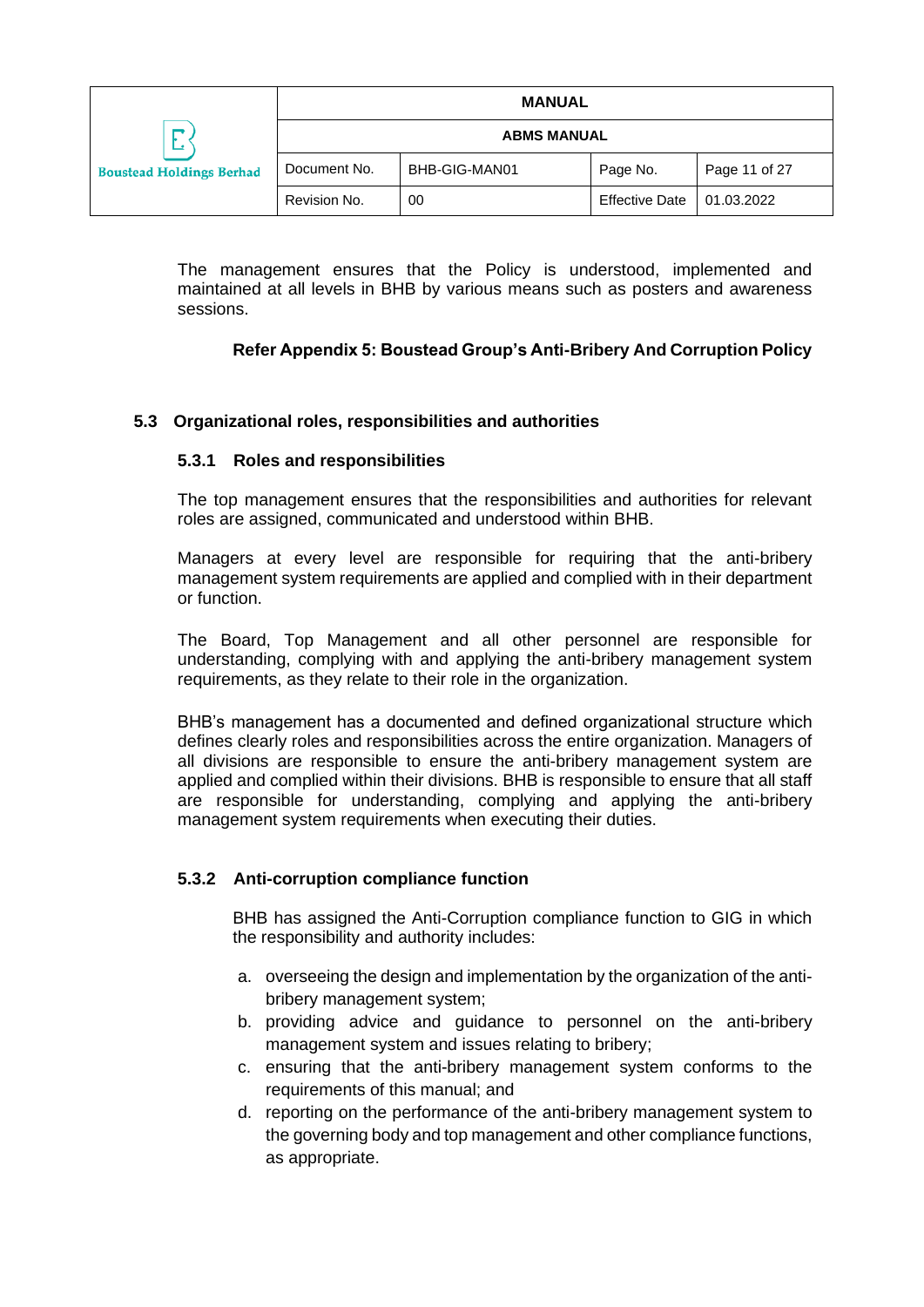|                                           |              | <b>MANUAL</b> |                       |               |  |
|-------------------------------------------|--------------|---------------|-----------------------|---------------|--|
| −<br>⊷<br><b>Boustead Holdings Berhad</b> |              |               | <b>ABMS MANUAL</b>    |               |  |
|                                           | Document No. | BHB-GIG-MAN01 | Page No.              | Page 12 of 27 |  |
|                                           | Revision No. | 00            | <b>Effective Date</b> | 01.03.2022    |  |

GIG shall have direct access to the Board of Directors and Top Management in the event that any issue or concern needs to be raised in relation to corruption and the ABMS. GIG shall be adequately resourced and comprise of personnel who have the appropriate competency, authority, and independence.

The organizational chart and the reporting line of BHB's GIG is as follow:

## GROUP INTEGRITY & GOVERNANCE (GIG) Organisational chart



**Refer Appendix 6 – GIG Charter**

#### **5.3.3 Delegated decision making**

Top Management delegates to personnel the authority for making decisions through a decision-making process which are free of potential conflict of interest. The process shall be reviewed periodically. BHB has established a guideline on decision making based on the Limit of Authority (LOA).

#### **Refer Appendix 7 – BHB's Limits Of Authority**

*Related documented information:*

- *1. Job Description of compliance function*
- *2. GIG organization chart*
- *3. Minutes of Meeting for establishment of GIG*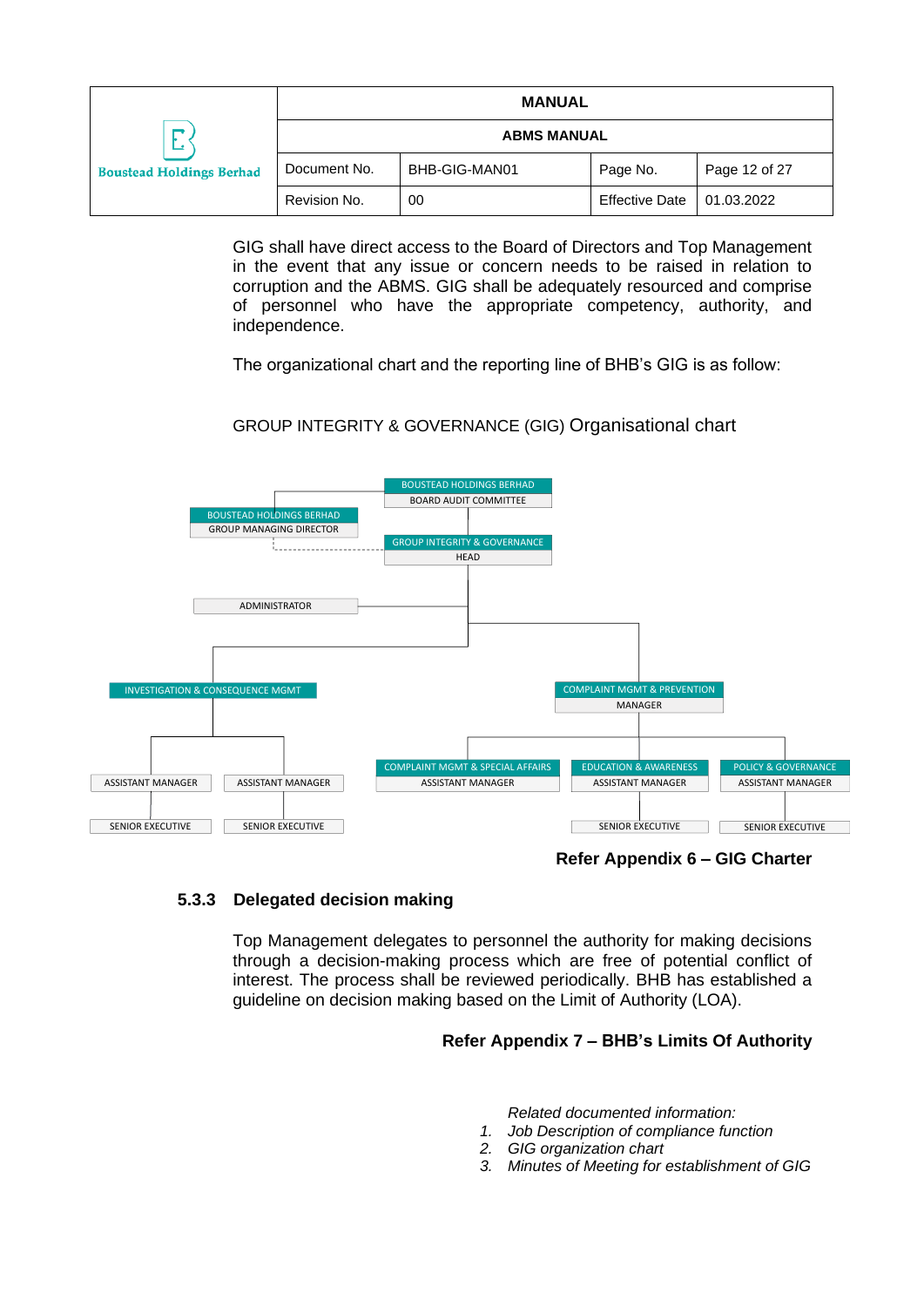|                                            |                    | <b>MANUAL</b> |                       |               |
|--------------------------------------------|--------------------|---------------|-----------------------|---------------|
| ─<br>مت<br><b>Boustead Holdings Berhad</b> | <b>ABMS MANUAL</b> |               |                       |               |
|                                            | Document No.       | BHB-GIG-MAN01 | Page No.              | Page 13 of 27 |
|                                            | Revision No.       | 00            | <b>Effective Date</b> | 01.03.2022    |

## <span id="page-13-0"></span>**6.0 PLANNING**

#### <span id="page-13-1"></span>**6.1 Action to address risks and opportunities**

Management has considered the issues under clause 4.1, the requirements under clause 4.2 and determined the risks and opportunities for improvement that needed to be addressed to:

- a. Review and recommend to Audit Committee and Board of Directors and provide reasonable assurance that ABMS can achieve the objectives;
- b. Prevent or reduce undesired effects relevant to the Anti-Bribery and Corruption Policy and objectives;
- c. Monitor the effectiveness of ABMS;
- d. Achieve continual improvement.

BHB has planned actions to address the bribery risks into ABMS processes and evaluate the effectiveness.

In accordance to Clause 4.5 of this Manual, BHB shall identify the necessary actions and controls in order to address its bribery and corruption risk within every department. The preventive actions and controls are identified during the Risk Evaluation phase in the Corruption Risk Assessment process which involves the following:

- a. Identifying the existing controls in place to mitigate the identified bribery and corruption risks;
- b. Assessing the residual risk rating based on the implementation and effectiveness of the existing controls:
- c. Identifying additional controls or action plans to further mitigate the identified risks for the more than low corruption risk rating; and
- d. Implementing the additional controls or action plans in accordance to the timeline.

Each additional controls and/or action plans shall be identified by the respective departments and documented in the Corruption Risk Register.

> *Related documented information: 1. Corruption Risk Register*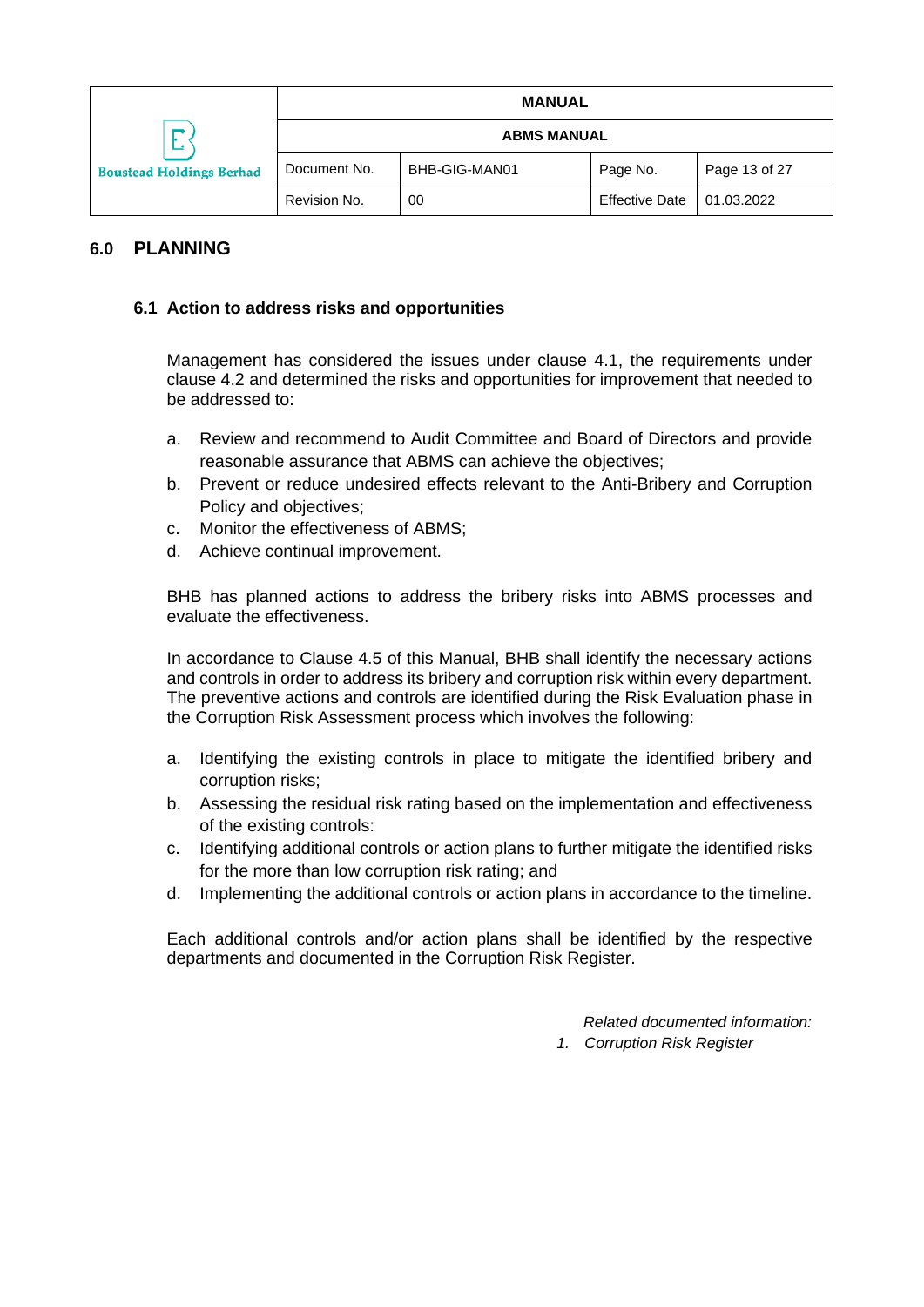|                                           |              | <b>MANUAL</b>      |                       |               |
|-------------------------------------------|--------------|--------------------|-----------------------|---------------|
| −<br>⊷<br><b>Boustead Holdings Berhad</b> |              | <b>ABMS MANUAL</b> |                       |               |
|                                           | Document No. | BHB-GIG-MAN01      | Page No.              | Page 14 of 27 |
|                                           | Revision No. | 00                 | <b>Effective Date</b> | 01.03.2022    |

## <span id="page-14-0"></span>**6.2 Anti-bribery objectives and planning to achieve them**

BHB has established the Anti-Bribery and Corruption objectives to support the adherence to the Anti-Bribery and Corruption Policy. The objectives shall be communicated, measurable, achievable, monitored, and communicated to all personnel and updated periodically.

BHB's anti-bribery management system objectives are as follows:

- a. inculcating integrity, transparency and accountability in all aspects of its businesses;
- b. providing information and guidance to Boustead Group personnel on how to detect, prevent and respond to any form of corruption;
- c. promoting Boustead Group's ABMS to all stakeholders and business associates and ensure compliance to all applicable laws and related procedures set out by the ABMS;
- d. advocating a culture of integrity by providing channels for reporting of any suspected corruption acts and improper conducts;
- e. protecting Boustead Group's reputation and its stakeholders by applying adequate procedures for the mitigation of bribery and corruption risks; and
- f. put in place sustainable efforts to eradicate corruption towards achieving zero-corruption status.

BHB has established the Anti-Bribery and Corruption Programme (ABCP) which describes the initiatives that shall be taken to achieve its Anti-Bribery Objectives. The ABCP focuses on the following aspects:

- a. Planning and assessment;
- b. Implementation and controls;
- c. Communication and awareness; and
- d. Monitoring and continuous improvement

*Related documented information*

*1. Anti-Bribery and Corruption Programme(ABCP)*

## <span id="page-14-1"></span>**7.0 SUPPORT**

## <span id="page-14-2"></span>**7.1 Resources**

a. Human Resources:

BHB has provided the resources necessary for the establishment, implementation, maintenance and continual improvement of the ABMS.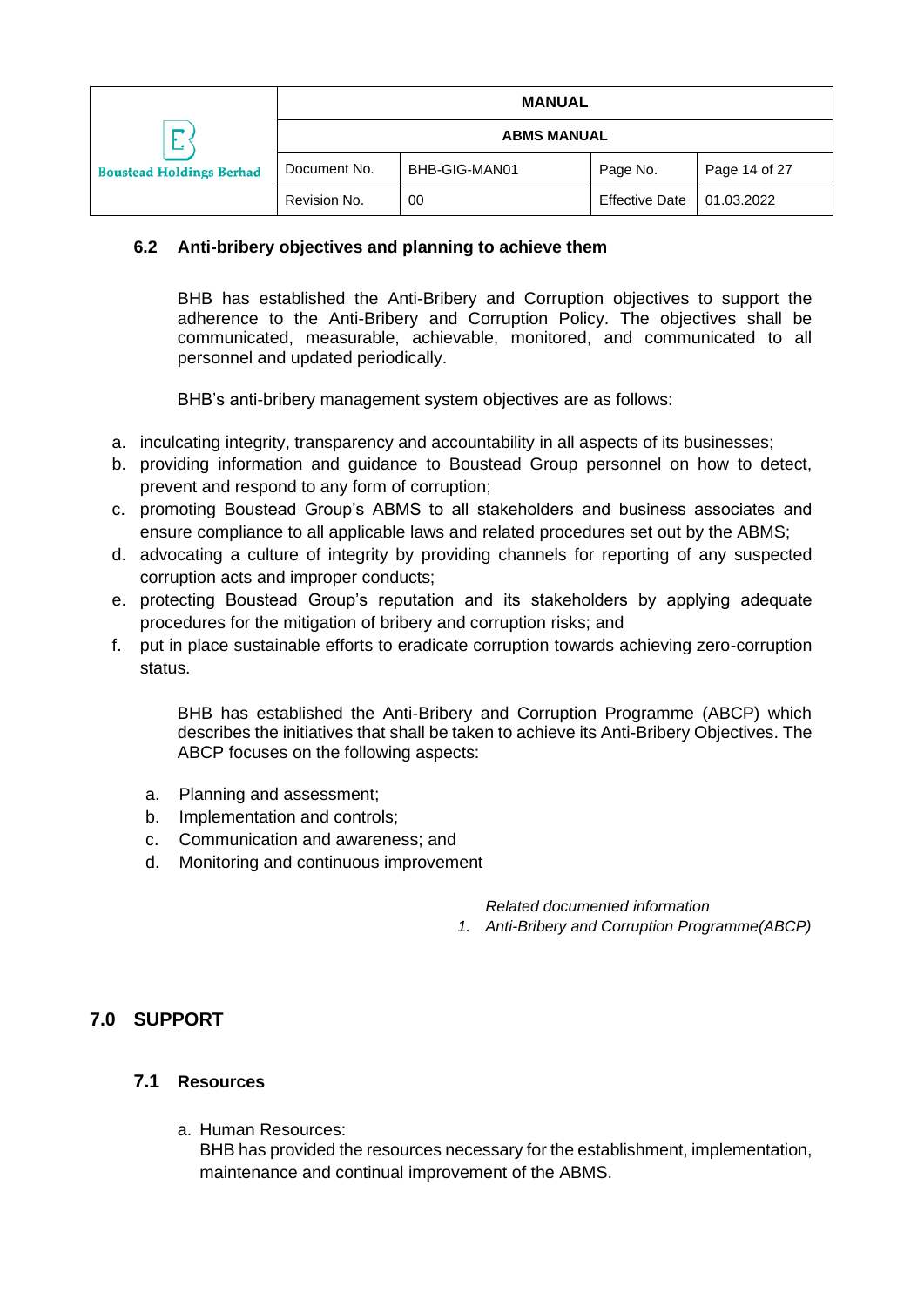|                                           |                    | <b>MANUAL</b> |                       |               |
|-------------------------------------------|--------------------|---------------|-----------------------|---------------|
| −<br>∟<br><b>Boustead Holdings Berhad</b> | <b>ABMS MANUAL</b> |               |                       |               |
|                                           | Document No.       | BHB-GIG-MAN01 | Page No.              | Page 15 of 27 |
|                                           | Revision No.       | 00            | <b>Effective Date</b> | 01.03.2022    |

b. Physical Resources:

BHB has provided and maintained the infrastructure and working environment necessary to achieve ABMS's objective.

c. Financial Resources:

BHB has allocated sufficient budget to ensure that all ABMS related programs can be carried out effectively as planned.

## <span id="page-15-0"></span>**7.2 Competence**

#### **7.2.1 General**

BHB has determined the necessary competence of personnel whose work may affect the performance of the ABMS. The competency of the personnel is based on appropriate education, training or experience. BHB shall take necessary actions to acquire and maintain the competency and retain appropriate documented information as evidence of competence.

#### **Refer Appendix 8: Competency Requirements**

*Related documented information: 1.Training records*

#### **7.2.2 Employment Process**

- 7.2.2.1 BHB has established processes for employment to address the following:
	- a. conditions of employment require personnel to comply with the Anti-Bribery and Corruption Policy and ABMS, and give the organization the right to discipline personnel in the event of noncompliance;
	- b. within a reasonable period of their employment commencing, personnel receive a copy of the Anti-Bribery and Corruption Policy and training in relation to that policy;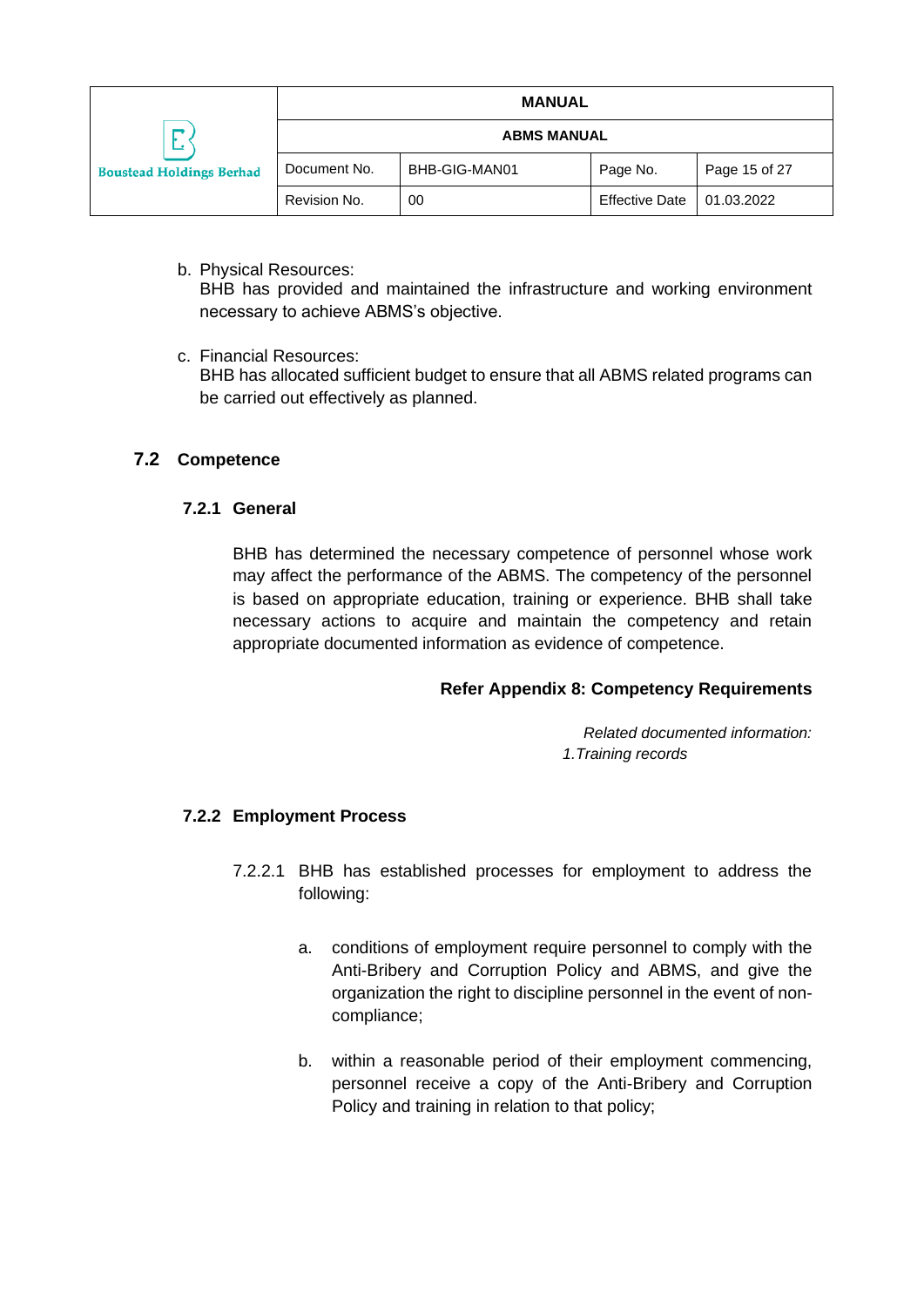|                                           |                    | <b>MANUAL</b> |                       |               |
|-------------------------------------------|--------------------|---------------|-----------------------|---------------|
| −<br>⊷<br><b>Boustead Holdings Berhad</b> | <b>ABMS MANUAL</b> |               |                       |               |
|                                           | Document No.       | BHB-GIG-MAN01 | Page No.              | Page 16 of 27 |
|                                           | Revision No.       | 00            | <b>Effective Date</b> | 01.03.2022    |

- c. the organization has procedures which enable it to take appropriate disciplinary action against personnel who violate the Anti-Bribery and Corruption policy or ABMS.
- d. personnel will not suffer retaliation, discrimination or disciplinary action for refusing to participate in activities with more than low risk of bribery that has not been mitigated by BHB.
- 7.2.2.2 In relation to all positions which are exposed to more than low bribery risk as determined during the corruption risk assessment, BHB shall conduct:
	- a. due diligence prior to their employment to ascertain as far as reasonable that it is appropriate to employ the personnel.
	- b. periodical review on performance bonuses, targets and other incentives to prevent corruption.
	- c. signing of the Integrity Pact for Boustead Group Employees upon their employment.

# **Refer Appendix 9 series: Employment Processes Documentation**

## <span id="page-16-0"></span>**7.3 Awareness and training**

BHB provides adequate and appropriate anti-bribery awareness and training to personnel which addresses the following matters:

- a. Introducing the Boustead Group Anti-Bribery and Corruption Policy, procedures and anti-bribery management system and their duty to comply;
- b. Raising awareness on the consequences of the personnel's involvement in corrupt acts;
- c. Circumstances where bribery can occur in relation to their duties, and how to recognize these circumstances;
- d. How to recognize and respond to solicitations or offers of bribes and other forms of corruption;
- e. How BHB personnel can help prevent and avoid bribery and corruption;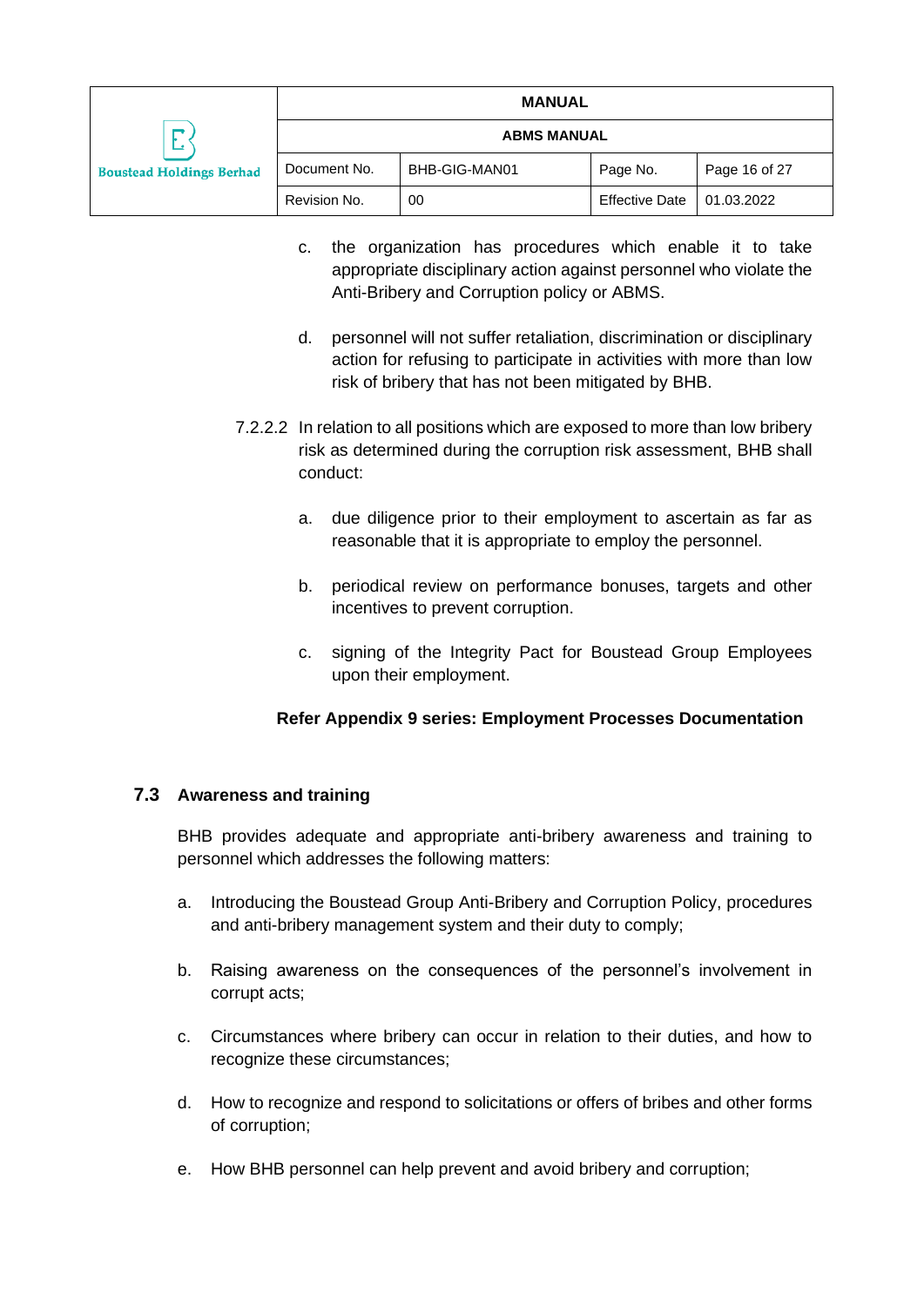|                                           |                    | <b>MANUAL</b> |                       |               |
|-------------------------------------------|--------------------|---------------|-----------------------|---------------|
| −<br>⊷<br><b>Boustead Holdings Berhad</b> | <b>ABMS MANUAL</b> |               |                       |               |
|                                           | Document No.       | BHB-GIG-MAN01 | Page No.              | Page 17 of 27 |
|                                           | Revision No.       | 00            | <b>Effective Date</b> | 01.03.2022    |

- f. How BHB personnel can contribute to the effectiveness of the anti-bribery management system by promoting the Boustead Group Whistleblowing channels;
- g. The repercussions of noncompliance to the anti-bribery management system;
- h. What are the whistleblowing channels available to the personnel, stakeholders and business associates;
- i. Which department can the personnel reach out to for training and resources.

BHB personnel are made aware of the Boustead Group Anti-Bribery and Corruption Policy through platforms such as, induction program, awareness exercises, antibribery and corruption posters and email blast to ascertain achievement of the Anti-Corruption objectives and the effectiveness of the ABMS.

The training includes raising awareness on the consequences of the personnel's involvement in corrupt acts.

BHB shall suggest to business associates acting on its behalf to conduct their own anti-corruption awareness and training or for its benefits, and which could pose medium and above corruption risk to the organization.

Details of training scope, attendance list and date of training will be kept by GIG.

*Related documented information: 1. ABAC Awareness and Training Plan*

## <span id="page-17-0"></span>**7.4 Communication**

- 7.4.1 BHB shall communicate all Anti-Corruption related information internally and externally.
- 7.4.2 Boustead Group Anti-Bribery and Corruption Policy is available to all BHB personnel and business associates on BHB's corporate website. The Policy is communicated to both personnel and business associates who pose more than a low risk of bribery and corruption through electronic medium such as email as well as during the periodical awareness sessions.

*Related documented information: 1. ABAC Communication Plan*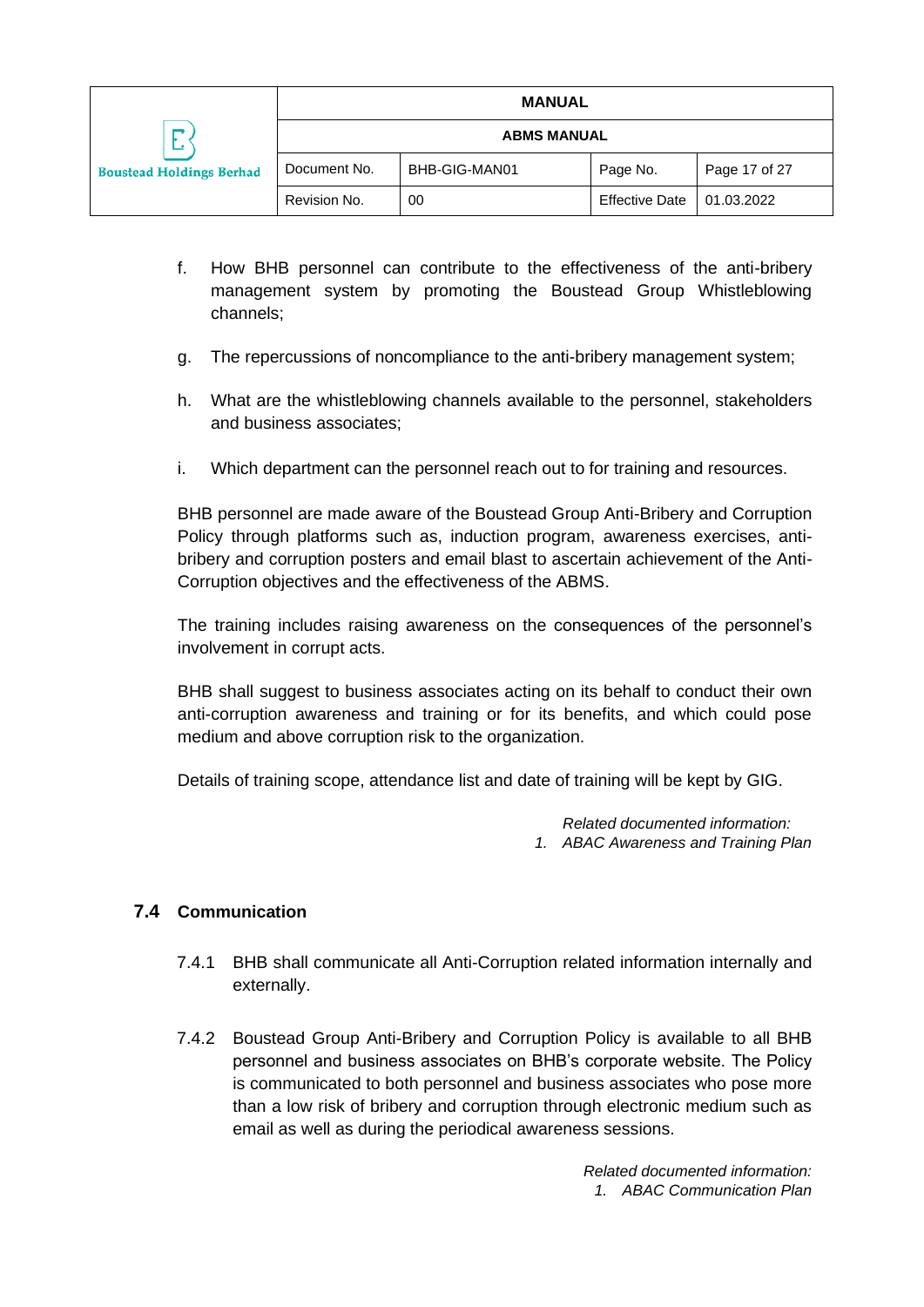|                                           |              | <b>MANUAL</b>      |                       |               |
|-------------------------------------------|--------------|--------------------|-----------------------|---------------|
| −<br>∸<br><b>Boustead Holdings Berhad</b> |              | <b>ABMS MANUAL</b> |                       |               |
|                                           | Document No. | BHB-GIG-MAN01      | Page No.              | Page 18 of 27 |
|                                           | Revision No. | 00                 | <b>Effective Date</b> | 01.03.2022    |

## <span id="page-18-0"></span>**7.5 Documented Information**

#### **7.5.1 General**

- a. BHB has established a procedure to ensure that documented information necessary for implementing ABMS is established, controlled, and updated.
- b. The documented information includes Anti-Bribery and Corruption Policy, ABMS Manual, Procedures and records.

#### **7.5.2 Creating and updating**

When creating and updating documented information, BHB ensures that the documents are:

- a. Properly identified and contains the appropriate description;
- b. Uses the correct format as determined by the Document Control Procedure;
- c. Reviewed and approved for suitability and adequacy.

#### **7.5.3 Control of documented information**

BHB has established the Document Control Procedure to assist departments in creating and updating documented information. This is to ensure that the documents are:

- a. Available and suitable for use, where and when it is needed;
- b. Is adequately protected from loss of confidentiality, improper use, or loss of integrity;
- c. Distributed, accessed, retrieved and used in a controlled manner;
- d. Properly preserved;
- e. Changed in a controlled manner;
- f. Properly retained and disposed in a controlled manner.

#### **Refer Appendix 10: Document Control Policy**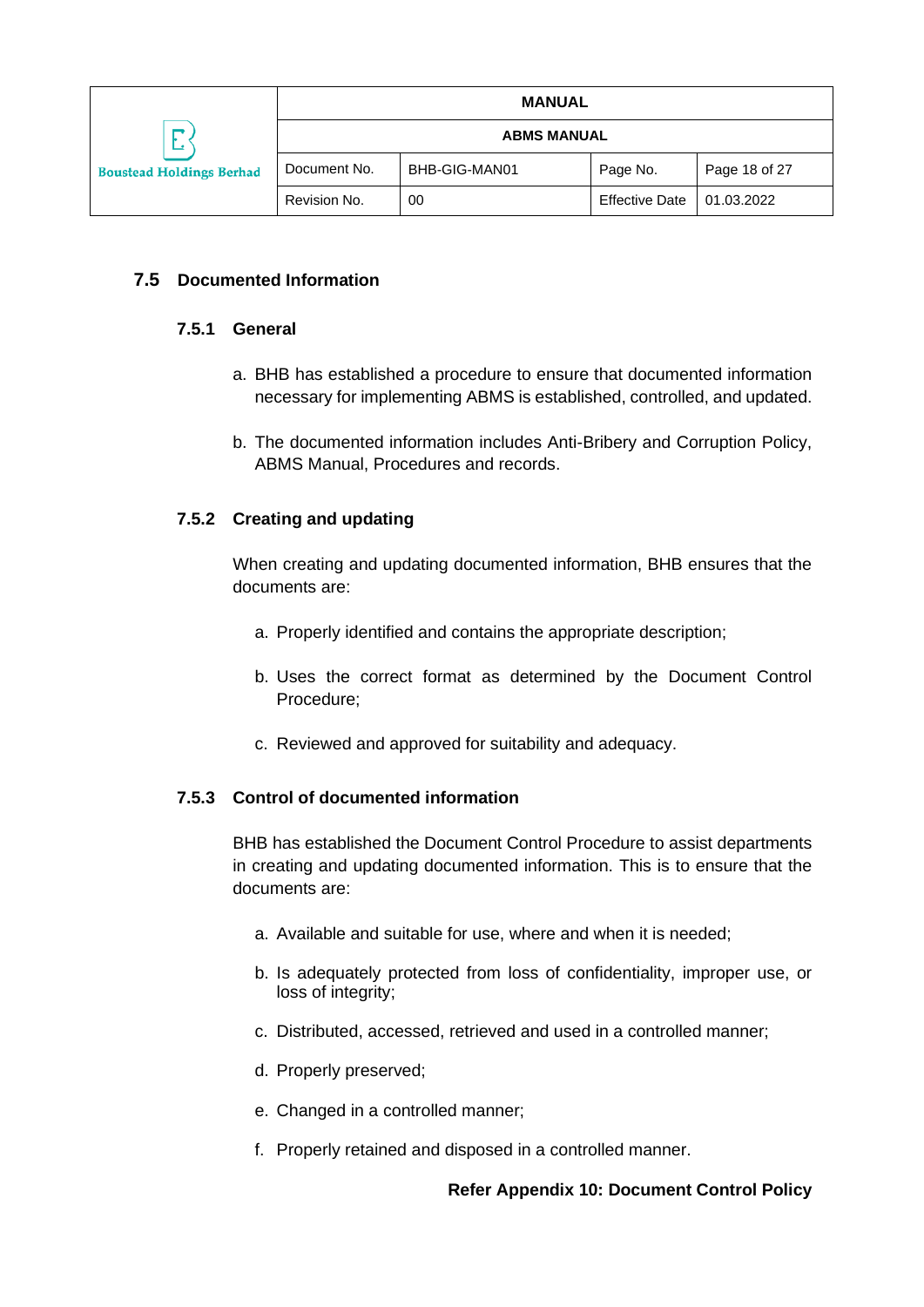|                                 |                    | <b>MANUAL</b> |                       |               |
|---------------------------------|--------------------|---------------|-----------------------|---------------|
| <b>Boustead Holdings Berhad</b> | <b>ABMS MANUAL</b> |               |                       |               |
|                                 | Document No.       | BHB-GIG-MAN01 | Page No.              | Page 19 of 27 |
|                                 | Revision No.       | 00            | <b>Effective Date</b> | 01.03.2022    |

## <span id="page-19-1"></span><span id="page-19-0"></span>**8.0 OPERATION**

## **8.1 Operational planning and control**

- a. The Board, through its Board Audit Committee is responsible to review the adequacy and effectiveness of BHB's planning, implementation, review and control processes needed to meet the requirements of ABMS, and to implement the actions determined in Clause 6.1.
- b. All processes including outsource processes necessary to meet the requirements, shall be implemented, reviewed and controlled.

#### **Refer Appendix 11: List of BHB's Departmental Procedures**

#### <span id="page-19-2"></span>**8.2 Due Diligence**

- a. BHB shall conduct the necessary due diligence on the following when the risk assessment findings show a more than low corruption risk ranking:
	- i. specific categories of transactions, projects or activities,
	- ii. planned or on-going relationships with specific categories of business associates, or
	- iii. specific categories of personnel in certain positions.
- b. The due diligence will be conducted on individuals before their employment, transfer or promotion by BHB to ascertain that they comply with ABMS requirements. BHB has established necessary due diligence and prequalification before selection of suppliers, vendors and related business associates. This is to ensure they meet and comply with the procurement and ABMS requirement as well.
- c. The necessary due diligence is required to be included in the relevant BHB's Departmental Procedure. Due diligence may include checking on the following:
	- i. Government system such as:
		- Elektronik Sistem Tapisan Keutuhan (E-STK)
		- **SSM Search**
	- ii. Previous employment record
	- iii. Interview and survey

## **Refer Appendix 11: List of BHB's Departmental Procedure**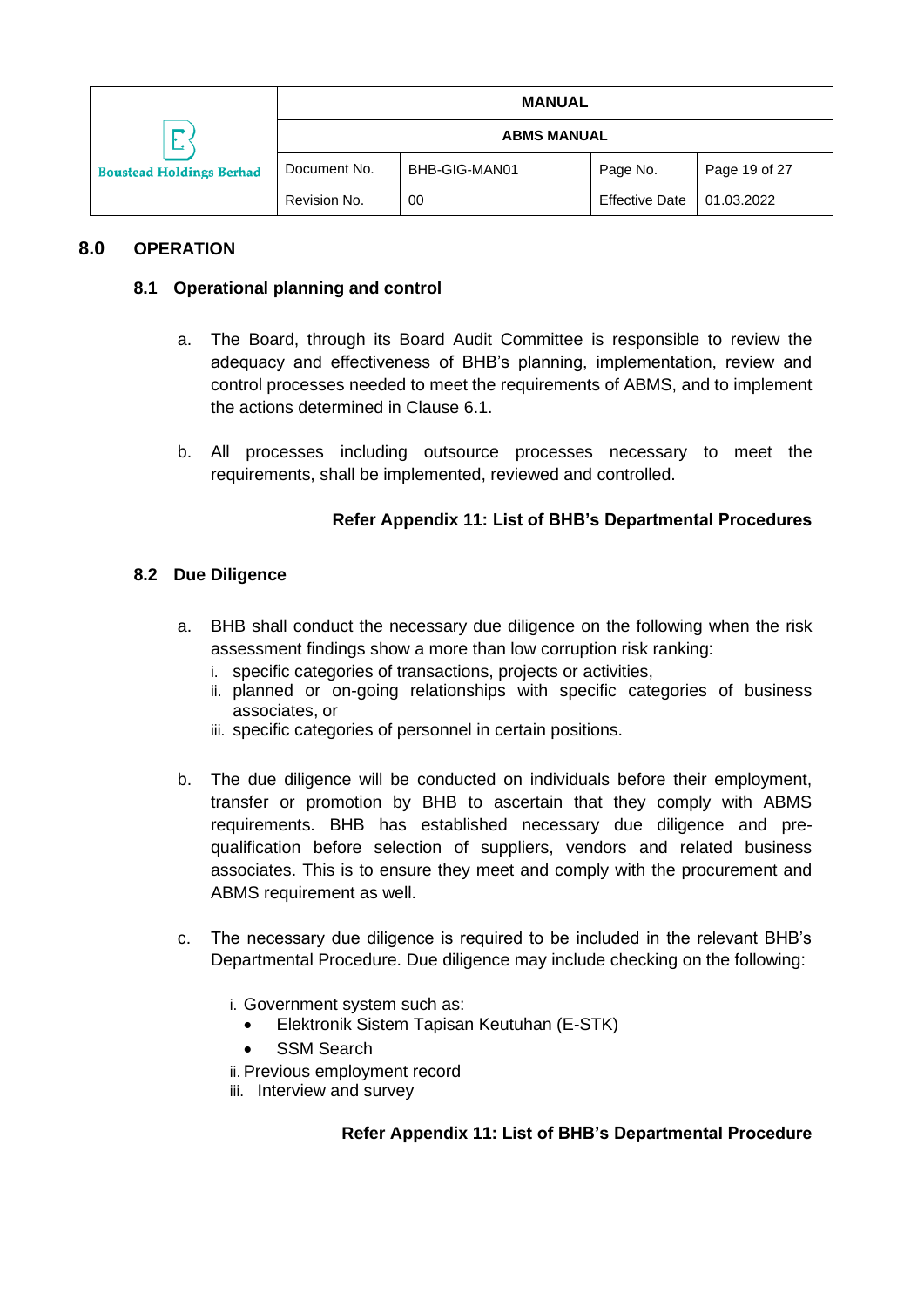|                                      |                    | <b>MANUAL</b> |                       |               |
|--------------------------------------|--------------------|---------------|-----------------------|---------------|
| −<br><b>Boustead Holdings Berhad</b> | <b>ABMS MANUAL</b> |               |                       |               |
|                                      | Document No.       | BHB-GIG-MAN01 | Page No.              | Page 20 of 27 |
|                                      | Revision No.       | 00            | <b>Effective Date</b> | 01.03.2022    |

## <span id="page-20-0"></span>**8.3 Financial Control**

- a. BHB has implemented financial controls that manage bribery risk using management systems and processes currently in place. BHB shall manage its financial transaction properly and to record these transactions accurately. To ensure this, BHB has implemented the following:
	- i. tiered levels of authority for payment approval
	- ii. required at least two signatures for payment approvals
	- iii. appropriate supporting documents for payment approvals

## **Refer Appendix 11: List of BHB's Departmental Procedures**

#### <span id="page-20-1"></span>**8.4 Non-financial controls**

- a. BHB implements non-financial controls to manage corruption risk as part of its corporate governance which includes:
	- i. conducting corruption risk assessment by GIG with respective departments within BHB;
	- ii. inclusion of Bribery risk and its control in current SOP (as per 8.1);
	- iii. conducting due diligence during vendor screening.

## **Refer Appendix 11: List of BHB's Departmental Procedures**

#### <span id="page-20-2"></span>**8.5 Implementation of anti-bribery controls by controlled organizations and by business associates**

- 8.5.1 BHB requires its subsidiaries to comply with its ABMS requirement or implement their own anti-bribery initiatives.
- 8.5.2 In relation to business associates not controlled by BHB, they are required to comply with BHB's anti-bribery requirements or have their own anti-bribery controls in place.

#### **Refer Appendix 12: ABAC Compliance Letter**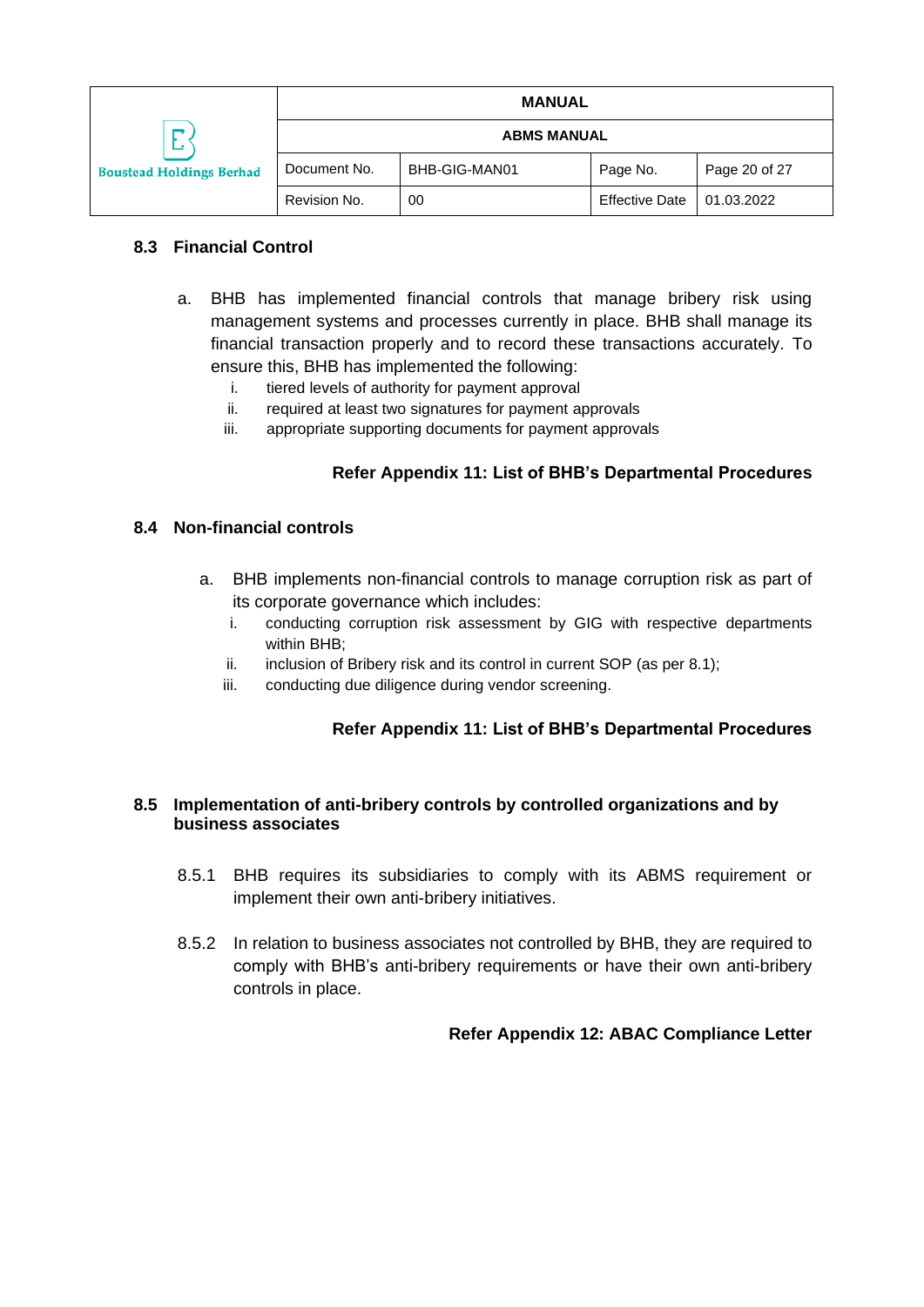|                                      |                    | <b>MANUAL</b> |                       |               |
|--------------------------------------|--------------------|---------------|-----------------------|---------------|
| ∟<br><b>Boustead Holdings Berhad</b> | <b>ABMS MANUAL</b> |               |                       |               |
|                                      | Document No.       | BHB-GIG-MAN01 | Page No.              | Page 21 of 27 |
|                                      | Revision No.       | 00            | <b>Effective Date</b> | 01.03.2022    |

## <span id="page-21-0"></span>**8.6 Anti-bribery commitments**

a. BHB is committed to obtain commitment in relation to business associates to prevent bribery by, on behalf of, or for the benefits in connection with the relevant transaction, project, activity or relationship. BHB is also able to terminate the relationship in the event of bribery occurrence.

#### **Refer Appendix 12: ABAC Compliance Letter**

## <span id="page-21-1"></span>**8.7 Gifts, entertainment, travel sponsorship and donations**

- a. BHB has established procedures to prevent the offer, provision of acceptance of gifts, entertainment, travel, sponsorship and donations where the offering, provision or acceptance is or could reasonably be perceived as bribery.
- b. BHB has in place a control mechanism to avoid the offering of gifts, entertainment, travel, sponsorship and donations without getting prior approvals from relevant authorized personnel or other exceptions established.

## **Refer Appendix 13: Boustead Group's No Gift Policy**

#### <span id="page-21-2"></span>**8.8 Managing inadequacy of anti-bribery controls**

- a. If the due diligence (Clause 8.2) conducted on specific transaction, project, activity or relationship with a business associate establishes that the bribery risks cannot be managed by existing anti-bribery controls, and the organization cannot or does not wish to implement additional or enhances its anti-bribery control or take other appropriate steps to manage the relevant bribery risks, whereas BHB shall:
	- i. An existing transaction, project, activity or relationship, take steps appropriate to the bribery risk and the nature of the transaction, project, activity or relationships to terminate, discontinue, suspend or withdraw from it as soon as practicable;
	- ii. A proposed new transaction, project, activity or relationships, postpone or decline to continue with it.

#### **Refer Appendix 12: ABAC Compliance Letter**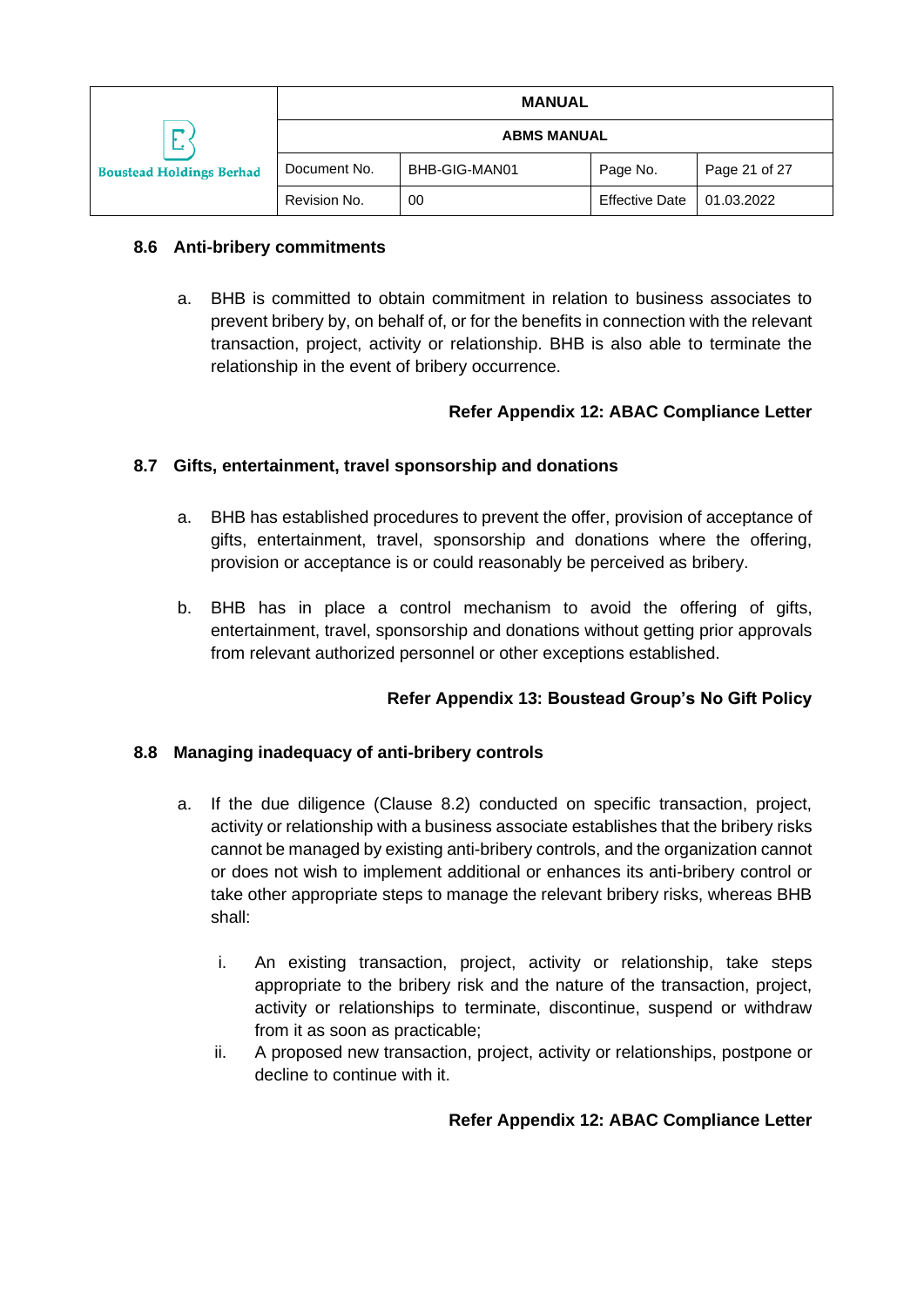|                                           |                    | <b>MANUAL</b> |                       |               |
|-------------------------------------------|--------------------|---------------|-----------------------|---------------|
| 冖<br>∟<br><b>Boustead Holdings Berhad</b> | <b>ABMS MANUAL</b> |               |                       |               |
|                                           | Document No.       | BHB-GIG-MAN01 | Page No.              | Page 22 of 27 |
|                                           | Revision No.       | 00            | <b>Effective Date</b> | 01.03.2022    |

## <span id="page-22-0"></span>**8.9 Raising Concerns**

- a. BHB has in place procedures to:
	- i. Encourage and enable persons to report in good faith or on the basis of a reasonable belief attempted, suspected and actual bribery, or any violation of or weakness in the ABMS to GIG;
	- ii. Except to the extent required to progress an investigation, require that the organization treats reports confidentially, so as to protect the identity of the reporter and of others involved or referenced in the report;
	- iii. Allow anonymous reporting;
	- iv. Prohibit retaliation, and protect those making reports from retaliation, after they have in good faith, or on the basis of a reasonable belief, raised or reported a concern about attempted, actual or suspected bribery or violation of the ABMS; and
	- v. Enable personnel to receive advice from an appropriate person on what to do if faced with a concern or situation which could involve bribery.

# **Refer Appendix 14 series: Raising Concerns documentations**

## <span id="page-22-1"></span>**8.10 Investigating and dealing with bribery**

- a. BHB has in place procedures that:
	- i. require assessment and, where appropriate, investigation of any bribery, or violation of the Anti-Bribery and Corruption Policy or the ABMS, which is reported, detected or reasonably suspected;
	- ii. require appropriate action in the event that the investigation reveals any bribery, or violation of the Anti-Bribery and Corruption Policy or the ABMS;
	- iii. empower and enable investigators;
	- iv. require co-operation in the investigation by relevant personnel;
	- v. require that the status and results of the investigation are reported to the GIG and other compliance functions, as appropriate;
	- vi. require investigations to be carried out confidentially and that the outputs of the investigation are to be kept confidential.
- b. The investigation are carried out by, and reported to, personnel who are not part of the role or function being investigated. The organization can appoint a business associate to conduct the investigation and report the results to personnel who are not part of the role or function being investigated. The investigation are conducted by GIG based on the investigation management procedure.

## **Refer Appendix 15: Investigation Management Procedure**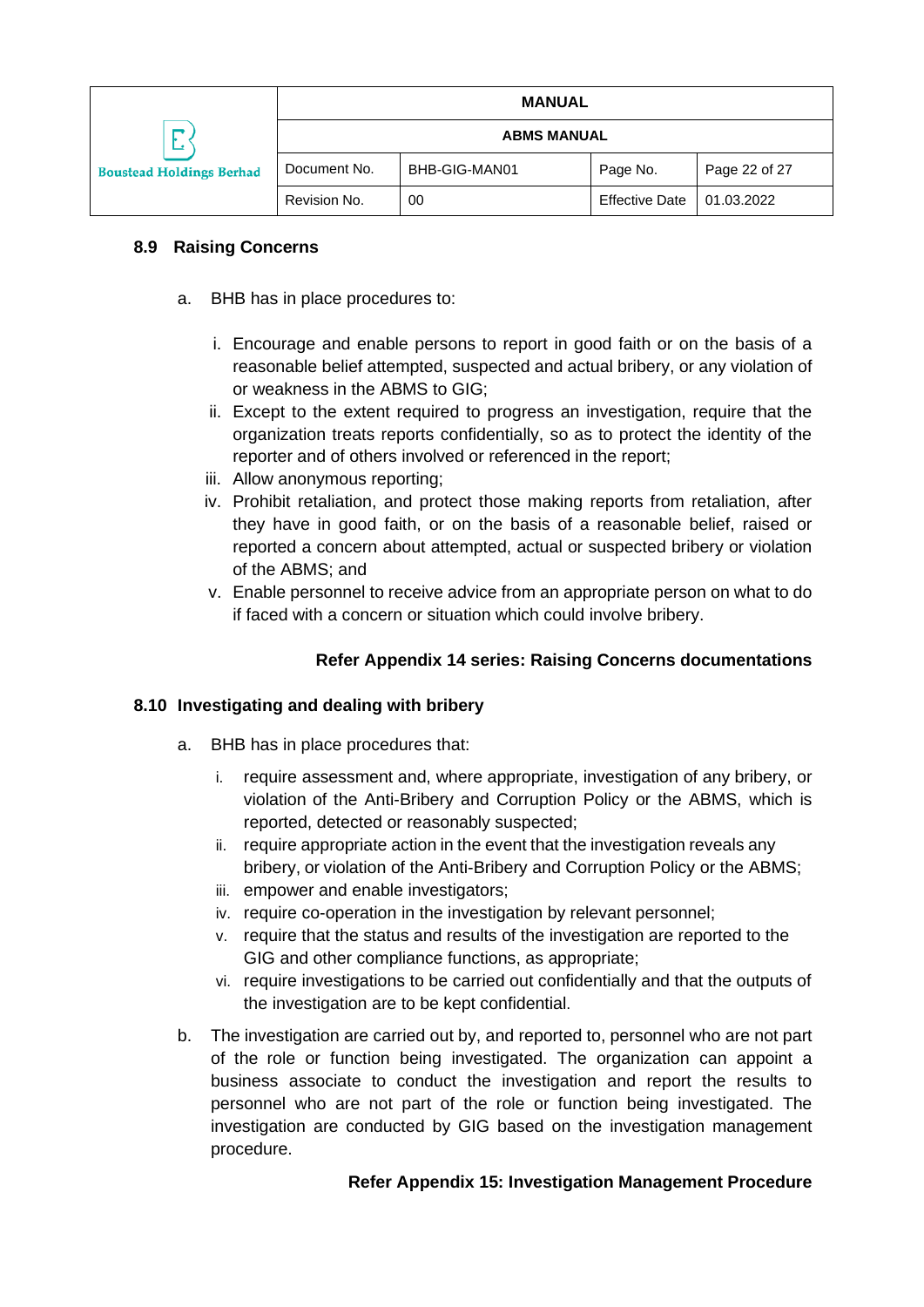|                                             |                    | <b>MANUAL</b> |                       |               |
|---------------------------------------------|--------------------|---------------|-----------------------|---------------|
| <u>.</u><br><b>Boustead Holdings Berhad</b> | <b>ABMS MANUAL</b> |               |                       |               |
|                                             | Document No.       | BHB-GIG-MAN01 | Page No.              | Page 23 of 27 |
|                                             | Revision No.       | 00            | <b>Effective Date</b> | 01.03.2022    |

## <span id="page-23-1"></span><span id="page-23-0"></span>**9.0 Performance Evaluation**

#### **9.1 Monitoring, measurement, analysis and evaluation**

- a. BHB shall monitor and measure the effectiveness of the Anti-Bribery and Corruption Plan (ABCP)
- b. The monitoring and measurement will be conducted by GIG assisted by the Group Internal Audit and supplemented by the yearly surveillance audits conducted by the certification body as part of BHB's ISO37001:2016 ABMS certification.
- c. The method for monitoring, measurements, analysis and evaluation of the ABCP is guided by the ABMS Internal Audit Procedure.
- d. The results from the monitoring, measurements, analysis and evaluation of the ABCP will be reported according to the relevant procedures associated with the ABMS Internal Audit Procedure.

BHB shall retain appropriate documented information as evidence of the methods and results. BHB shall also evaluate the performance, effectiveness and efficiency of the ABMS annually including an external assessment by the certification body conducted yearly as part of the ISO37001:2016 ABMS certification surveillance audit.

## **Refer Appendix 16: ABMS Internal Audit Procedure**

#### <span id="page-23-2"></span>**9.2 Internal Audit**

- 9.2.1 BHB shall conduct internal audit at annual intervals to ensure the ABMS conforms to the planned requirement and effectively implemented and maintained. The scope of the audit includes the following objectives:
	- a) To ensure compliance to Anti-Bribery and Corruption Policy and other related policies such as Code of Ethics and Conduct;
	- b) To ensure compliance to ISO 37001:2016 Anti Bribery Management System (ABMS).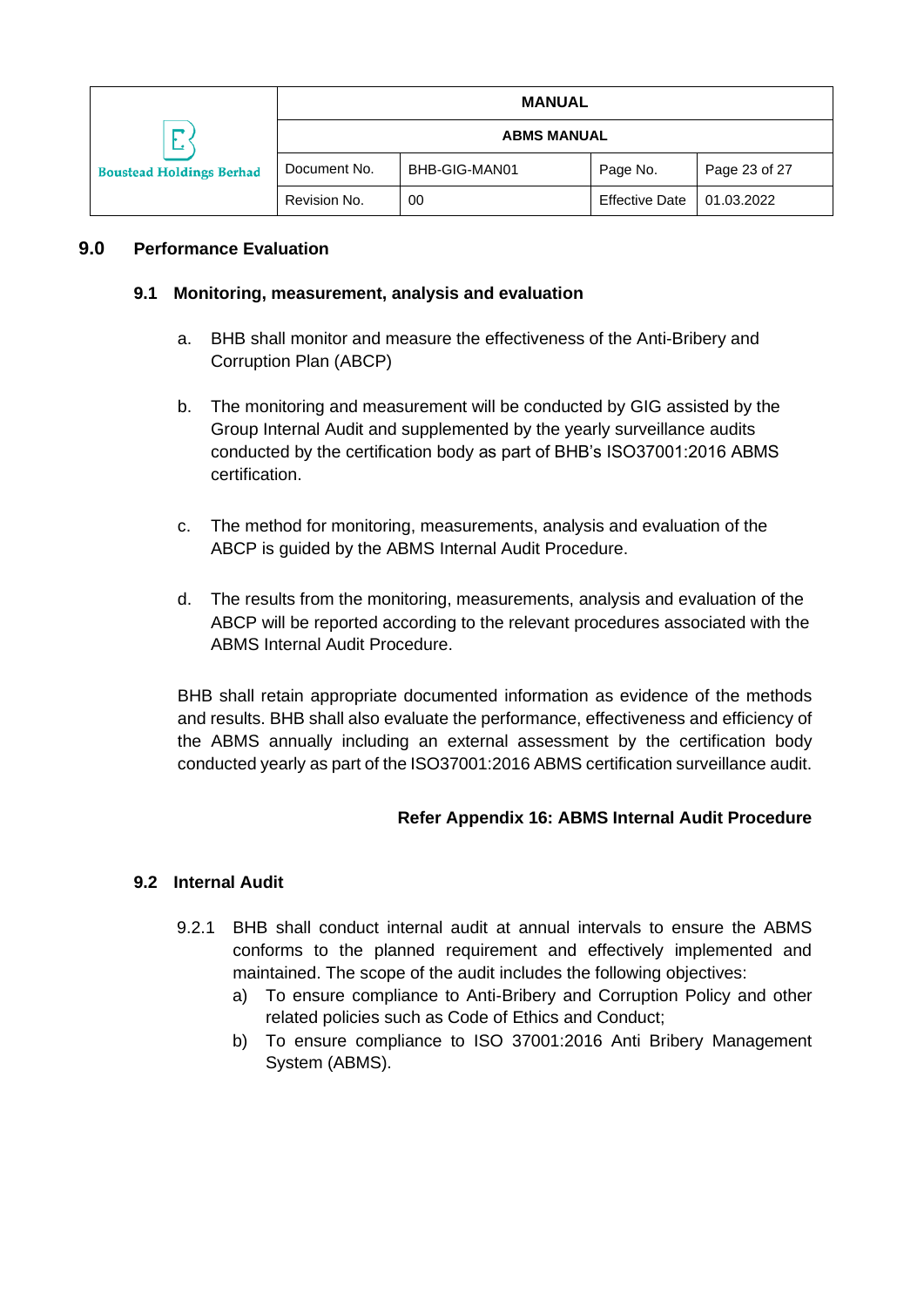|                                      | <b>MANUAL</b>      |               |                       |               |
|--------------------------------------|--------------------|---------------|-----------------------|---------------|
| −<br><b>Boustead Holdings Berhad</b> | <b>ABMS MANUAL</b> |               |                       |               |
|                                      | Document No.       | BHB-GIG-MAN01 | Page No.              | Page 24 of 27 |
|                                      | Revision No.       | 00            | <b>Effective Date</b> | 01.03.2022    |

- 9.2.2 The audit shall be conducted by internal auditors that are trained on ABMS requirements. The audit shall also be conducted in accordance with established procedures and the audit report is to be issued to the respective Head of Departments.
- 9.2.3 The audit shall be reasonable, proportionate and risk based which consists of reviewing the procedures, controls and systems for:
	- a) Bribery or suspected bribery;
	- b) Violation of the Anti-Bribery and Corruption Policy and ABMS requirements;
	- c) Failure of business associates to conform to the applicable BHB ABMS requirements;
	- d) Weaknesses in, or opportunities for improvement to the ABMS.
- 9.2.4 BHB shall ensure that no auditor is auditing his or her own area of work. BHB shall retain the audit programme and audit results as evidence of documented information.

The Head of Departments are responsible for the area being audited and they shall ensure that timely correction and corrective actions are taken for any nonconformances detected during audit. Follow-up audit shall be undertaken to verify and record the implementation and effectiveness of corrective actions taken.

# **Refer Appendix 16: ABMS Internal Audit Procedure**

## <span id="page-24-1"></span><span id="page-24-0"></span>**9.3 Management Review**

## **9.3.1 Top Management Review**

- a. Top management shall review BHB's ABMS, at planned intervals, to ensure its continuing suitability, adequacy and effectiveness.
- b. The top management review shall include consideration of:
	- i. The status of actions from previous management reviews;
	- ii. Changes in external and internal issues that are relevant to the ABMS;
	- iii. Information on the performance of anti-bribery management system, including trends in:
		- nonconformities and corrective actions;
		- monitoring and measurement results;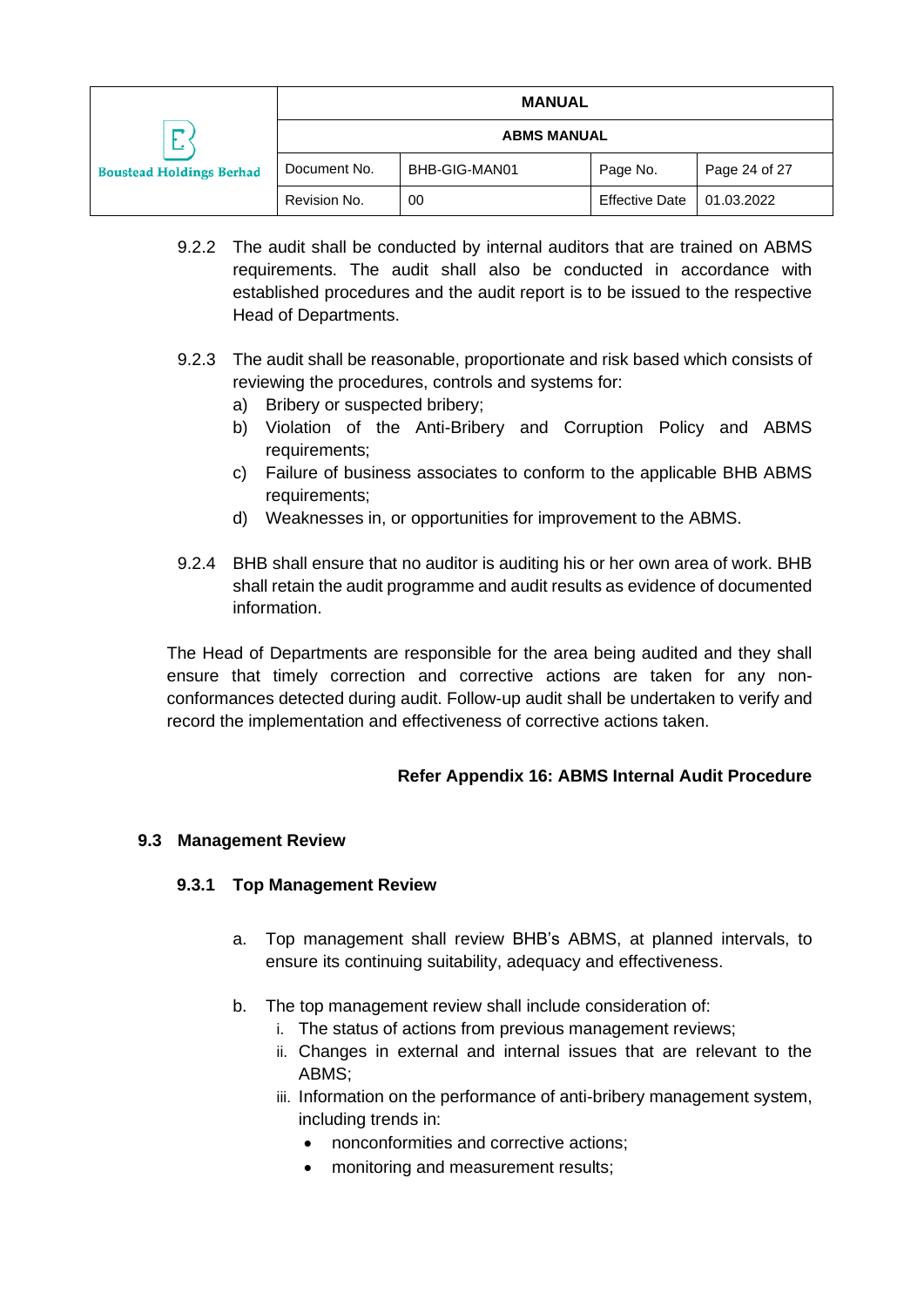|                                           | <b>MANUAL</b>      |               |                       |               |
|-------------------------------------------|--------------------|---------------|-----------------------|---------------|
| −<br>∸<br><b>Boustead Holdings Berhad</b> | <b>ABMS MANUAL</b> |               |                       |               |
|                                           | Document No.       | BHB-GIG-MAN01 | Page No.              | Page 25 of 27 |
|                                           | Revision No.       | 00            | <b>Effective Date</b> | 01.03.2022    |

- audit results:
- reports of bribery;
- investigations;
- the nature and extent of the bribery risks faced by the organization;
- iv. Effectiveness of actions taken to address bribery risks;
- v. Opportunities for continual improvement of the anti-bribery management system.
- c. The outputs of the top management review shall include decisions related to continual improvement opportunities and any need for changes to the ABMS.
- d. A summary of the results of the top management review shall be reported to the Governing Body.
- e. BHB shall retain documented information as evidence of the results of top management reviews

## **Refer Appendix 17: Management Review Procedure**

*Related documented information:*

*1. Minutes of Meeting – Management Review*

## <span id="page-25-0"></span>**9.3.2 Governing Body Review**

The governing body shall undertake periodic reviews of the ABMS based on information provided by top management and the GIG and any other information that the governing body requests or obtains.

BHB shall retain summary documented information as evidence of the results of governing body reviews

*Related documented information:*

*1. Minutes of Meeting – Audit Committee*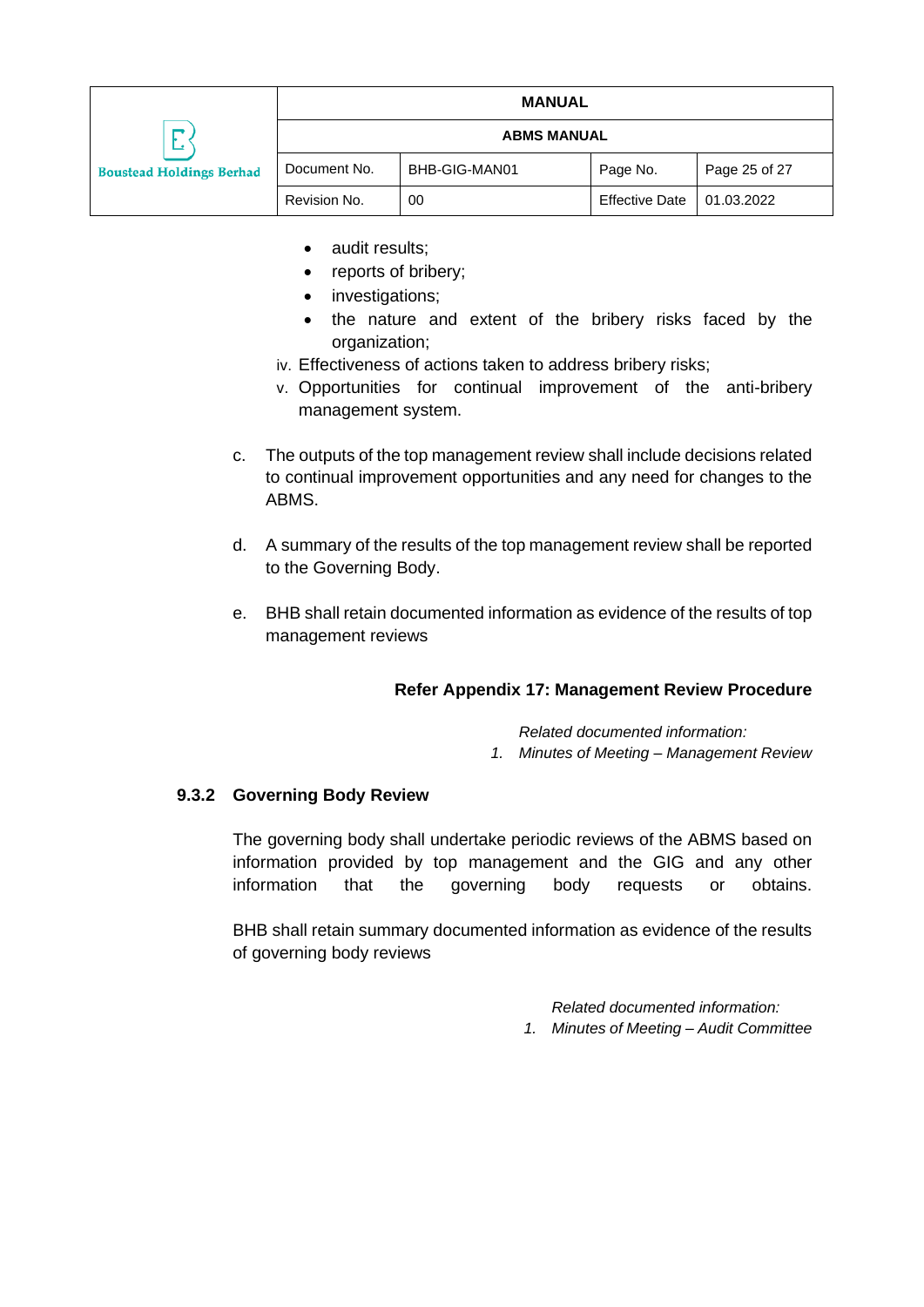|                                           |                    | <b>MANUAL</b> |                       |               |
|-------------------------------------------|--------------------|---------------|-----------------------|---------------|
| −<br>∟<br><b>Boustead Holdings Berhad</b> | <b>ABMS MANUAL</b> |               |                       |               |
|                                           | Document No.       | BHB-GIG-MAN01 | Page No.              | Page 26 of 27 |
|                                           | Revision No.       | 00            | <b>Effective Date</b> | 01.03.2022    |

#### <span id="page-26-0"></span>**9.4 Review by anti-bribery compliance function**

- 9.4.1 GIG shall assess on a continual basis whether the ABMS is:
	- i. adequate to manage effectively the bribery risks faced by the organization;
	- ii. being effectively implemented.
- 9.4.2 GIG shall report at planned intervals, and on an *ad hoc* basis, as appropriate, to the governing body and top management, or to a suitable committee of the governing body or top management, on the adequacy and implementation of the ABMS, including the results of investigations and audits.

#### <span id="page-26-2"></span><span id="page-26-1"></span>**10.0 IMPROVEMENT**

#### **10.1 Nonconformity and corrective action**

- a. Depending on the effects of the nonconformities encountered, BHB takes appropriate corrective actions by reducing if not eliminating their causes, in order to prevent recurrence and to create permanent solutions. The corrective actions shall be appropriate to the effects of the nonconformities encountered.
- b. BHB has established the following corrective action procedure to define the requirements for:
	- i. Reviewing nonconformities;
	- ii. Determining the causes of nonconformities;
	- iii. Evaluating the need for actions to ensure that nonconformities do not recur;
	- iv. Determining and implementing actions needed;
	- v. Updating risks and opportunities if necessary;
	- vi. Records of the results of action taken; and
	- vii. Reviewing the effectiveness of the corrective action taken.

#### <span id="page-26-3"></span>**10.2 Continual improvement**

a. BHB shall continually assess and consider the results and output of such assessment to improve the suitability, adequacy and effectiveness of the ABMS.